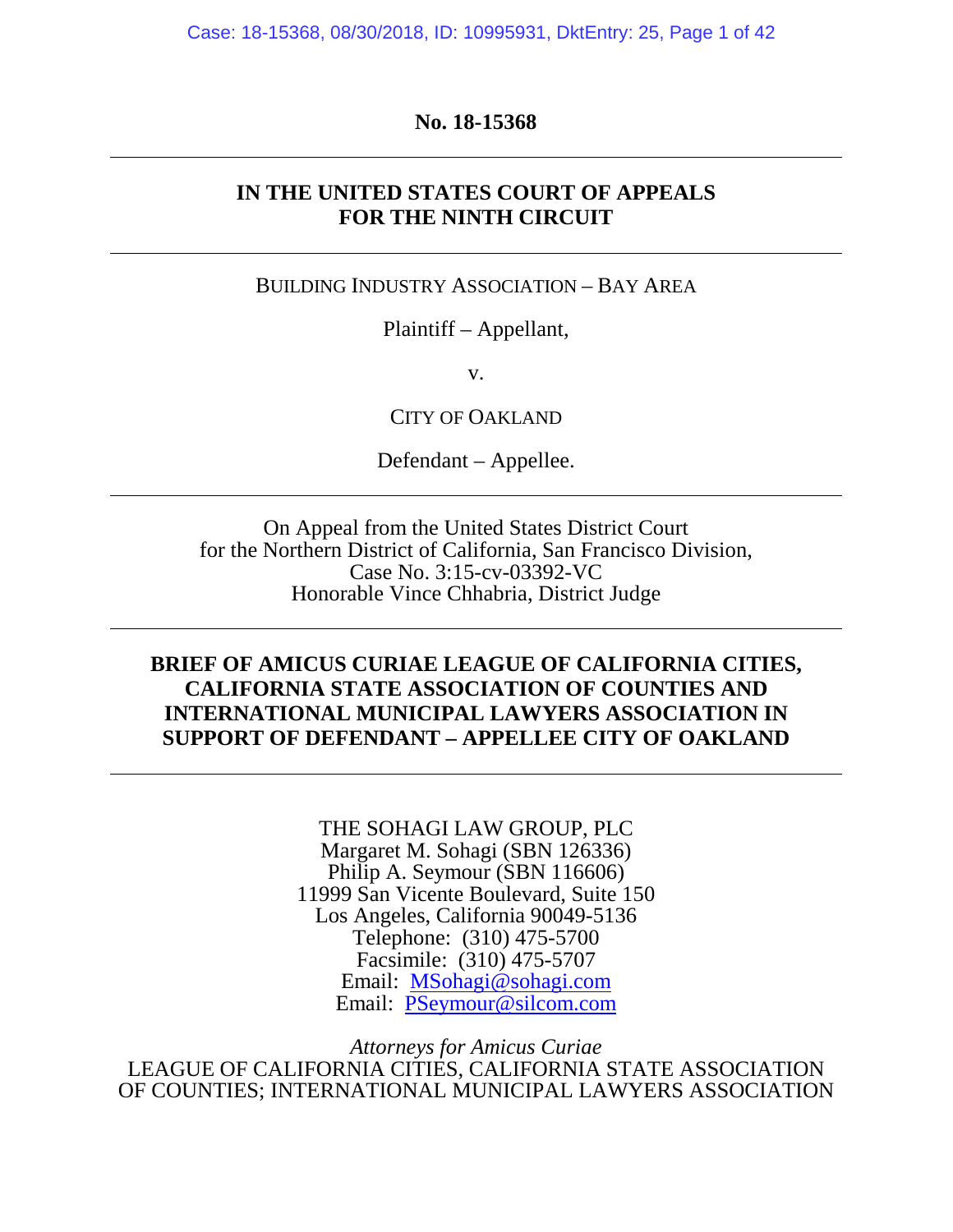### **CORPORATE DISCLOSURE STATEMENT**

Pursuant to Federal Rules of Appellate Procedure 26.1 and 29(a)(4)(A), amicus curiae League of California Cities ("League"), California State Association of Counties ("CSAC") and International Municipal Lawyers Association ("IMLA") certify that they have no parent corporations or any publicly held corporations owning 10% or more of its stock.

### DATE: August 30, 2018 THE SOHAGI LAW GROUP, PLC

/s/ Margaret M. Sohagi

By: Margaret M. Sohagi Philip A. Seymour Attorneys for Amicus Curiae LEAGUE OF CALIFORNIA CITIES, CALIFORNIA STATE ASSOCIATION OF COUNTIES; INTERNATIONAL MUNICIPAL LAWYERS ASSOCIATION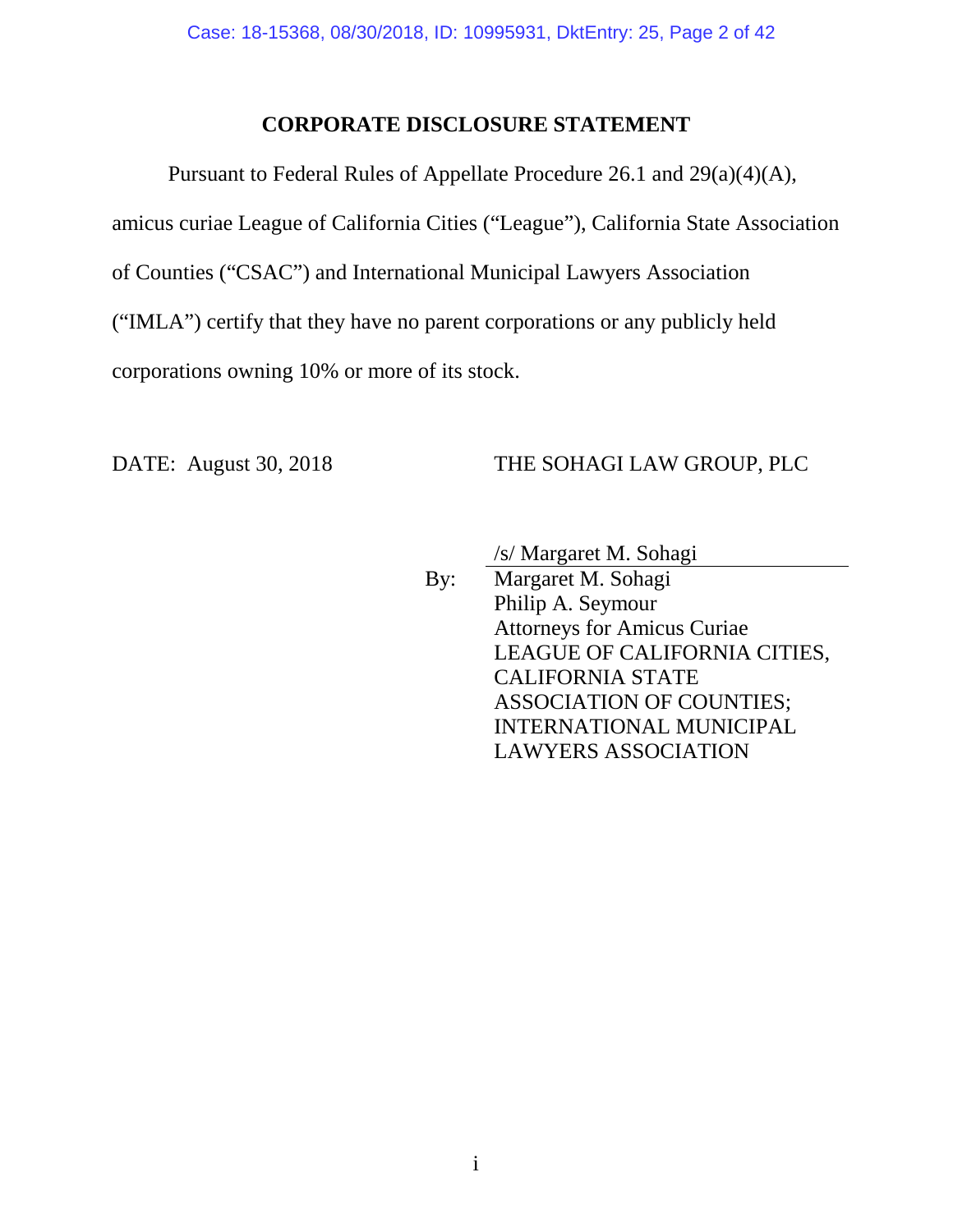## **Table of Contents**

|     |           | Page                                                                                                                                                                                    |    |
|-----|-----------|-----------------------------------------------------------------------------------------------------------------------------------------------------------------------------------------|----|
|     |           |                                                                                                                                                                                         |    |
|     |           |                                                                                                                                                                                         |    |
| I.  |           |                                                                                                                                                                                         |    |
|     | A.        |                                                                                                                                                                                         |    |
|     | <b>B.</b> |                                                                                                                                                                                         |    |
| II. |           | BIA HAS NOT STATED A VIABLE NOLLAN/DOLAN CLAIM 9                                                                                                                                        |    |
|     | A.        | A Requirement that a Developer Devote a Certain Percentage of<br>Development Costs to Artwork on Its Own Property is Not an                                                             |    |
|     | <b>B.</b> | The Nollan/Dolan Test is Not Applicable to Legislative                                                                                                                                  |    |
|     | $C$ .     | Regardless of the Standard Applied, BIA Cannot Establish that the<br>Ordinance is Facially Invalid, i.e., That It Would Be Invalid in All                                               |    |
| Ш.  |           | THE ORDINANCE DOES NOT INFRINGE FIRST AMENDMENT                                                                                                                                         | 21 |
|     | A.        | The In-Lieu Fee Option of the Ordinance Merely Requires<br>Builders to Fund Government Speech Activities and Accordingly                                                                |    |
|     | <b>B.</b> | The Option of Funding Art on Public Land Also Amounts to<br>Funding of Government Speech and Does Not Implicate First                                                                   |    |
|     | C.        | The Option of Funding and Displaying Artwork of their Own<br>Choosing on Their Own Property Also Does Not Require Builders<br>to Engage in "Compelled Speech" in Violation of the First |    |
| IV. |           |                                                                                                                                                                                         |    |
|     |           |                                                                                                                                                                                         |    |
|     |           |                                                                                                                                                                                         |    |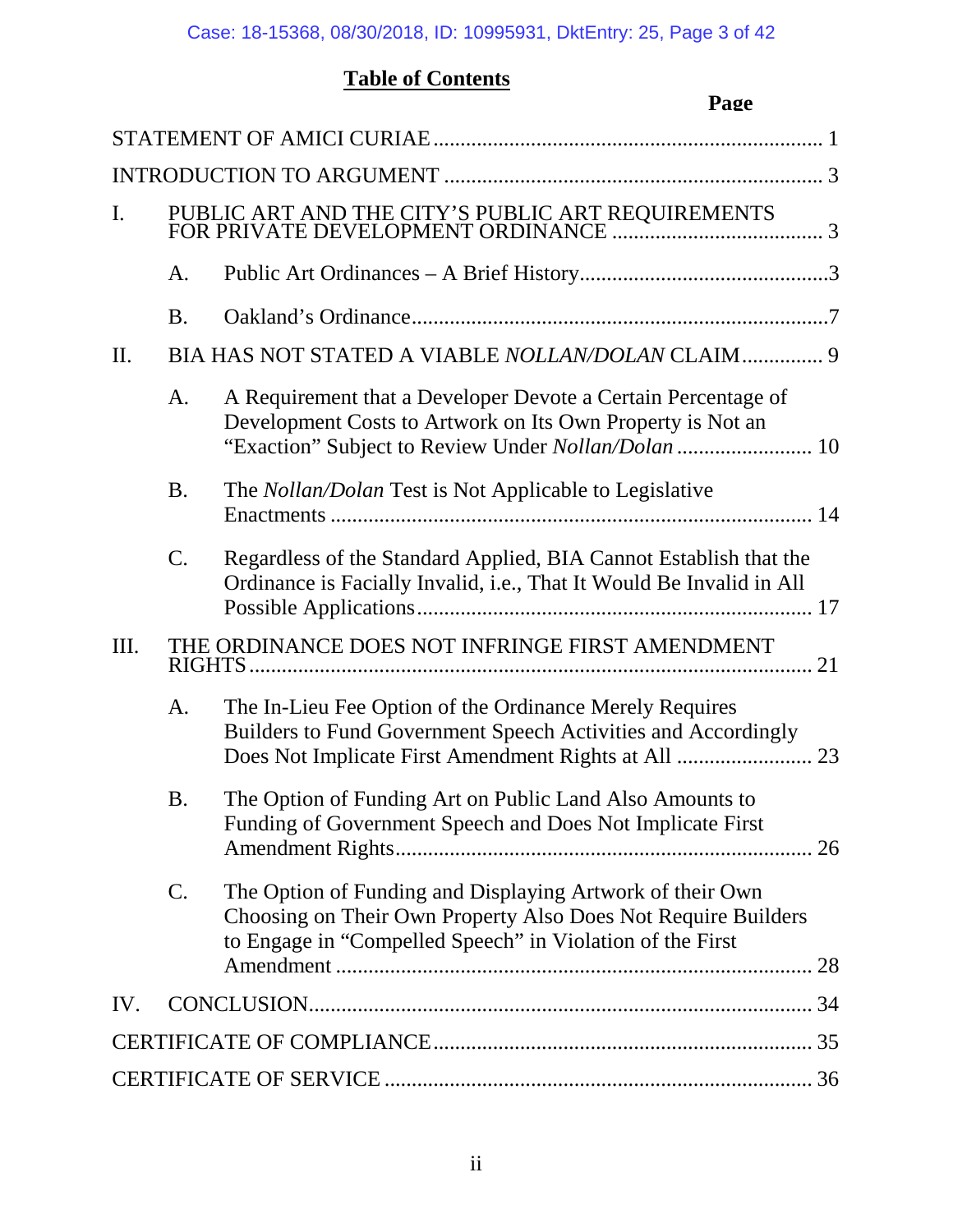### **Table of Authorities**

## **Page**

## **Cases**

| Agins v. Tiburon,                                          |  |
|------------------------------------------------------------|--|
| Beeman v. Anthem Prescription Management, LLC,             |  |
| Berman v. Parker,                                          |  |
| City of Monterey v. Del Monte Dunes at Monterey, LTD,      |  |
| Conti v. United States,                                    |  |
| Dabbs v. Anne Arrundel County, Md.,                        |  |
| Delano Farms Company v. California Table Grape Commission, |  |
| Dolan v. City of Tigard,                                   |  |
| Downs v. Los Angeles Unified School District,              |  |
| Ehrlich v. City of Culver City,                            |  |
| Environmental Defense Center, Inc. v. U.S.E.P.A.,          |  |
| Freedom from Religion Foundation, Inc. v. City of Warren,  |  |
| Garneau v. City of Seattle,                                |  |
| Glickman v. Wileman Brothers & Elliott, Inc.,              |  |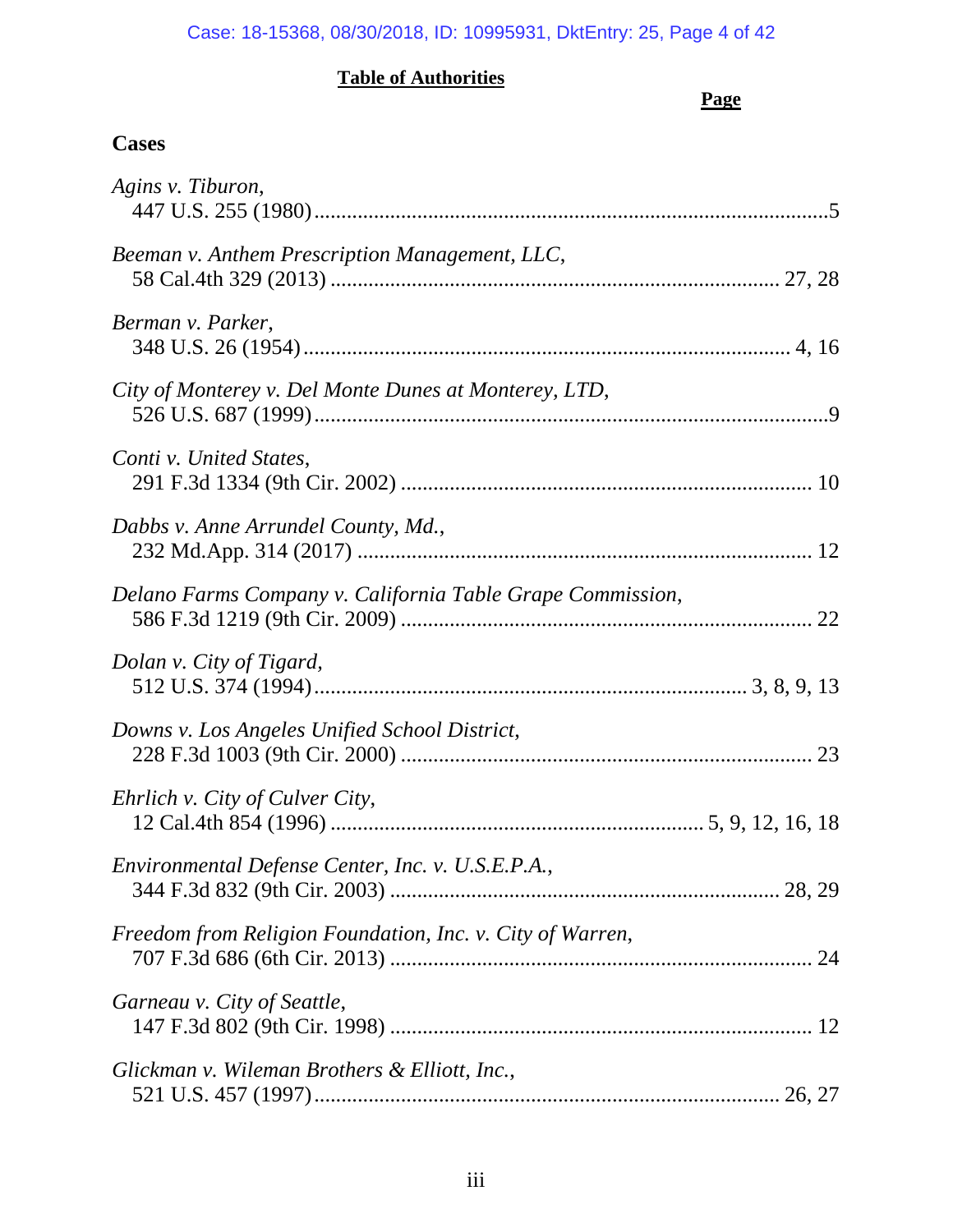| <b>Table of Authorities</b><br>(continued)<br><b>Page</b>              |    |  |  |
|------------------------------------------------------------------------|----|--|--|
| Guggenheim v. City of Goleta,                                          |    |  |  |
| Janus v. American Federation of State, County and Municipal Employees, |    |  |  |
| Johanns v. Livestock Marketing Association,                            |    |  |  |
| Koontz v. St. Johns River Water Management District,                   |    |  |  |
| Levald, Inc. v. City of Palm Desert,                                   |    |  |  |
| Lingle v. Chevron U.S.A., Inc.,                                        |    |  |  |
| McClung v. City of Sumner,                                             |    |  |  |
| Newton v. LePage,                                                      |    |  |  |
| Nollan v. California Coastal Commission,                               |    |  |  |
| Paramount Land Company LP v. California Pistachio Commission,          | 22 |  |  |
| Penn Central Transportation Co. v. City of New York,                   |    |  |  |
| People for Ethical Treatment of Animals v. Gittens,                    |    |  |  |
| Pleasant Grove City, Utah v. Summum,                                   |    |  |  |
| Reno v. Flores,                                                        |    |  |  |
| Rumsfeld v. Forum for Academic and Institutional Rights, Inc.,         |    |  |  |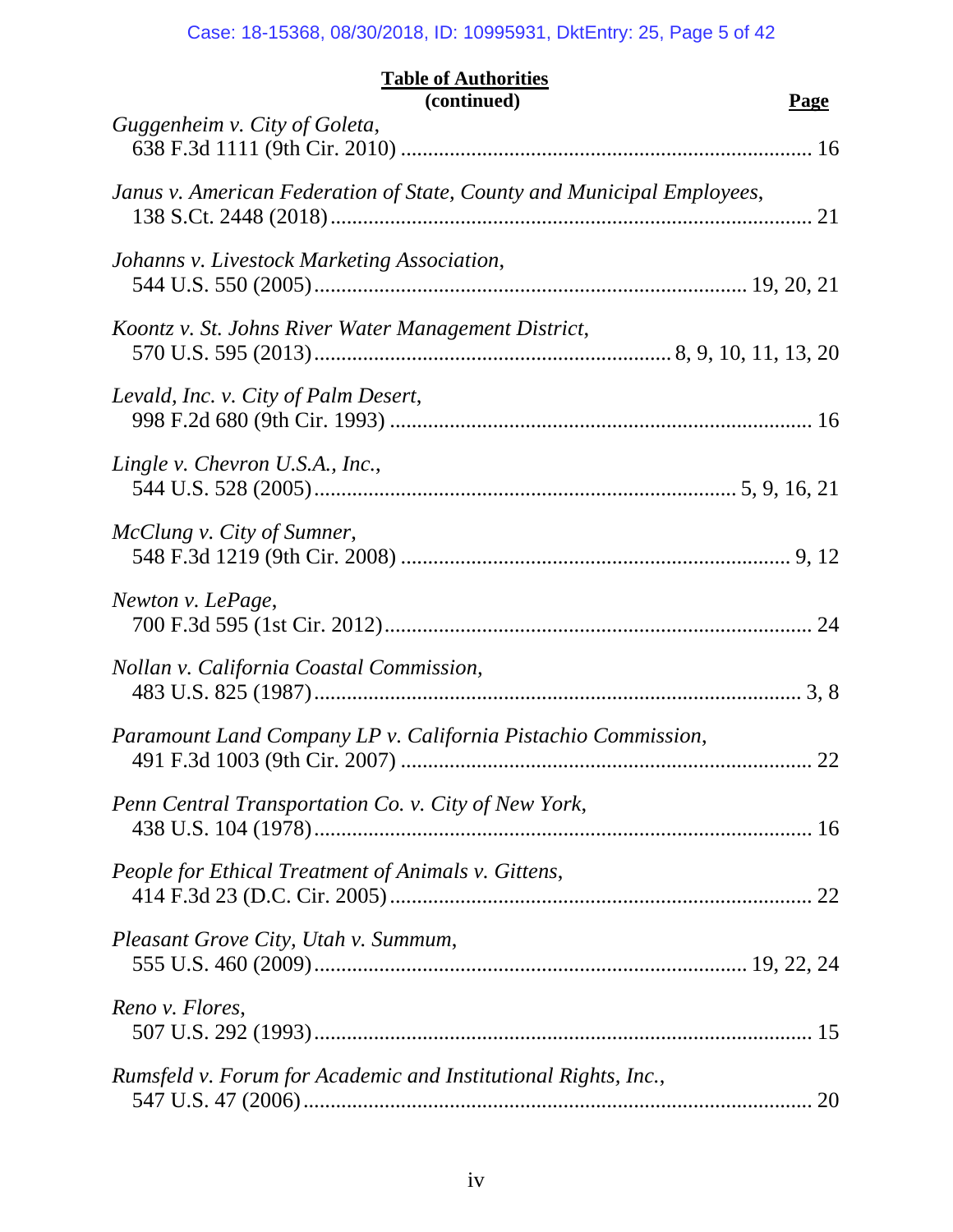| <b>Table of Authorities</b><br>(continued)                                  | Page |
|-----------------------------------------------------------------------------|------|
| Sprint Telephony PCS v. County of San Diego,                                |      |
| Sutcliffe v. Epping School District,                                        |      |
| Tahoe-Sierra Preservation Council, Inc. v. Tahoe Regional Planning Council, |      |
| Village of Euclid v. Ambleer Realty Co.,                                    |      |
| Walker v. Texas Division, Sons of Confederate Veterans, Inc.,               |      |
| West Virginia Board of Education v. Barnette,                               |      |
| Wooley v. Maynard,                                                          |      |
| Zauderer v. Office of Disciplinary Counsel,                                 |      |
|                                                                             |      |

## **Other Authorities**

| Asmara M. Tekle, Rectifying These Mean Streets: Percent-for-Art Ordinances, |  |
|-----------------------------------------------------------------------------|--|
| Street Furniture, and the New Streetscape,                                  |  |
|                                                                             |  |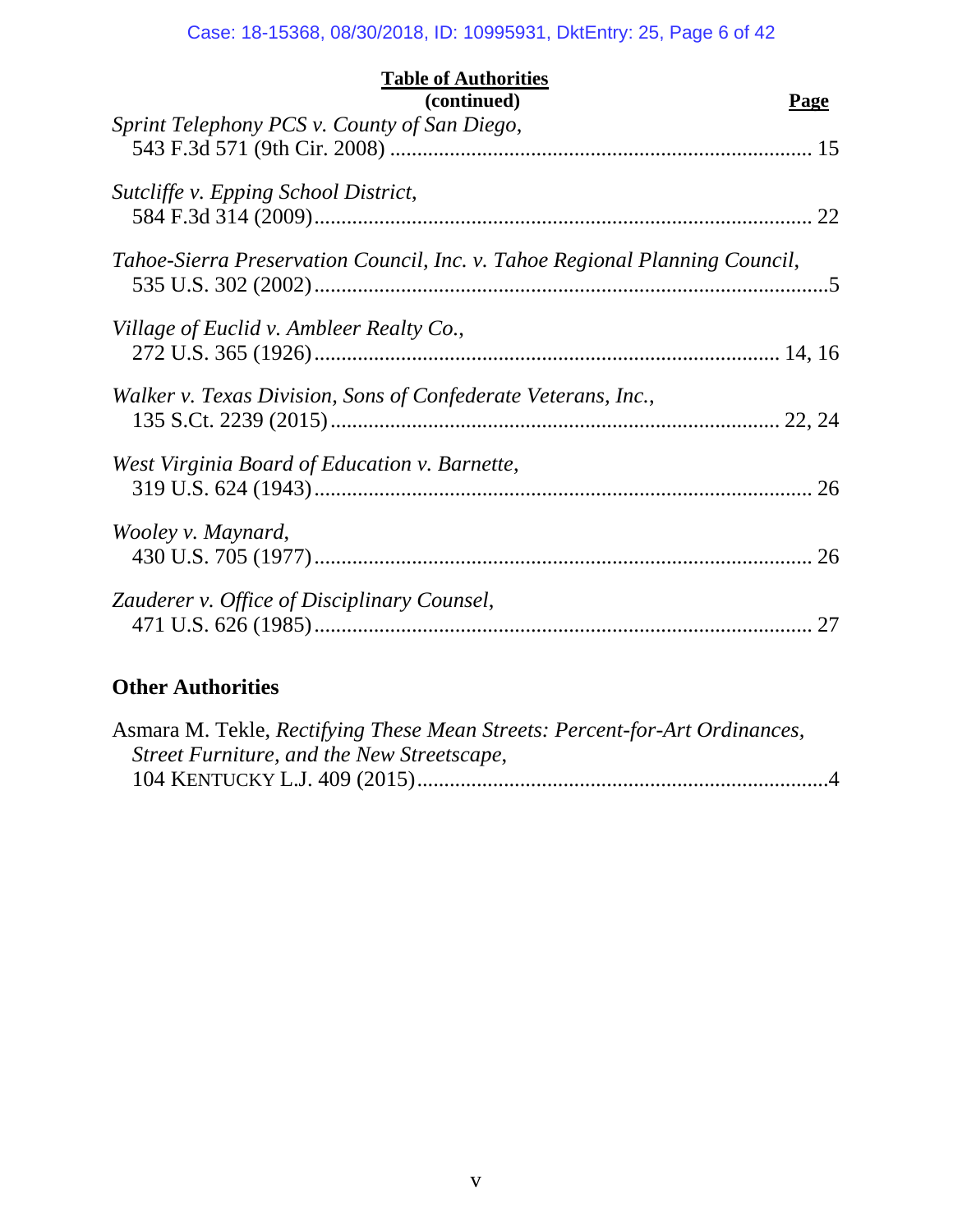### **STATEMENT OF AMICI CURIAE**

The League of California Cities ("League"), California State Association of Counties ("CSAC") and International Municipal Lawyers Association ("IMLA") submit the following amicus curiae brief in support of appellee City of Oakland and affirmance of the judgment of the District Court.

The League is an association of 475 incorporated California cities. The League is dedicated to protecting local control over planning and land use decisions affecting municipal residents. The League has served as amicus curiae in dozens of matters before this Court, the United States Supreme Court and other courts of appeal. Filing of this brief was authorized by the Legal Advocacy Committee of the League.

CSAC is a non-profit corporation whose membership consists of the 58 California county governments in California. CSAC is interested in preserving and promoting local authority to regulate land use and development in the best interests of the general public. Filing of this brief was authorized by CSAC's Litigation Overview Committee, which is comprised of county counsels from throughout the state.

IMLA is a nonprofit, nonpartisan professional organization consisting of more than 2,500 members, including city and county governments, state municipal leagues, and individual attorneys representing governmental interests. IMLA's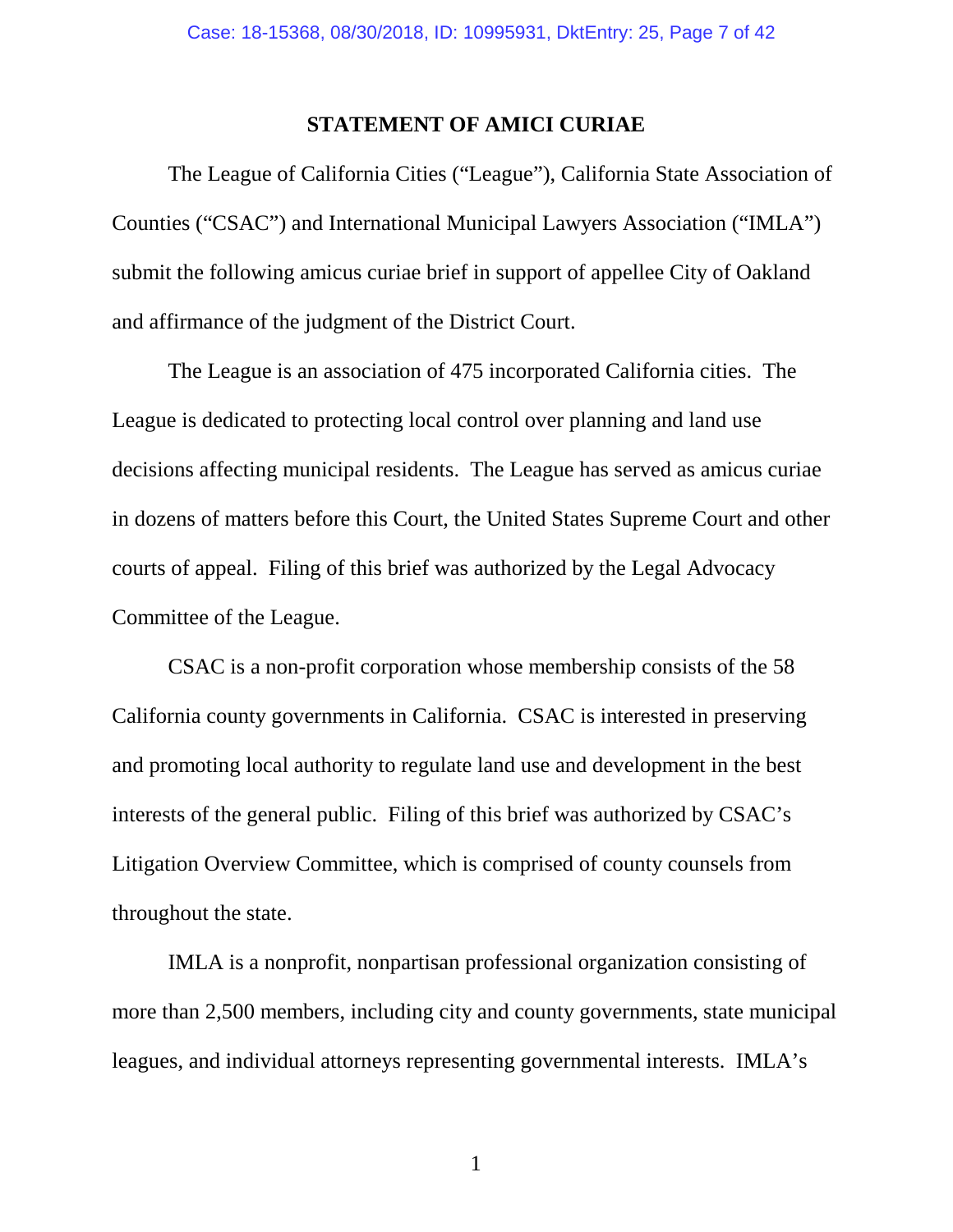#### Case: 18-15368, 08/30/2018, ID: 10995931, DktEntry: 25, Page 8 of 42

mission is to advance the responsible development of municipal law through education and advocacy on legal issues before the Supreme Court of the United States, United States Courts of Appeals, and in state supreme courts and appellate courts. Filing of this amicus brief was authorized through IMLA's Legal Advocacy Committee.

The League, CSAC and IMLA believe that this case presents important issues regarding innovative efforts by local governments to enhance the quality of life in their jurisdictions by incorporating provisions for public art in land use regulations. Such regulations, as typified by the challenged percent-for-art ordinance of the City of Oakland, are constitutional for the reasons stated herein.

All parties to the pending appeal have consented to the filing of this amicus brief.

The brief was drafted by The Sohagi Law Group, PLC on behalf of the amici. No party or counsel for any party in this matter authored any part of the brief, or contributed funds for preparation or filing of the brief. No person other than amici curiae and their counsel has contributed funds for the preparation or filing of this brief.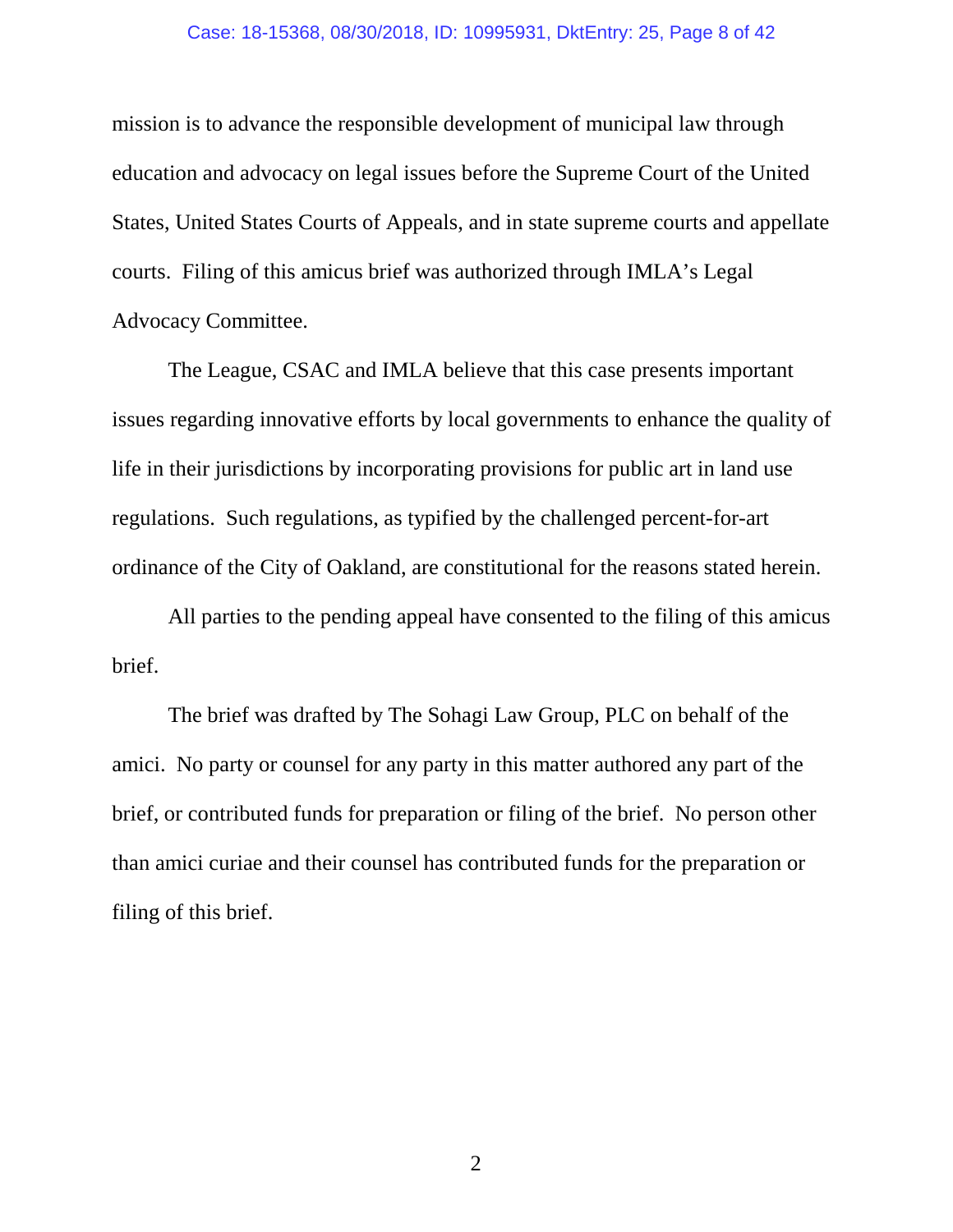### **INTRODUCTION TO ARGUMENT**

This case poses a simple question. May a city that devotes a small fixed percentage of every city capital project budget to public art impose a similar requirement on private development projects? As the trial court found, the answer is yes. Such a requirement indisputably advances legitimate public interests, and does not require builders to submit to an unconstitutional taking under the standards articulated in *Nollan v. California Coastal Commission ("Nollan")*, 483 U.S. 825 (1987) and *Dolan v. City of Tigard ("Dolan")*, 512 U.S. 374 (1994). The Ordinance also does not compel builders to subsidize or endorse any government-dictated message with which they disagree in violation of the First Amendment.

# **I. PUBLIC ART AND THE CITY'S PUBLIC ART REQUIREMENTS FOR PRIVATE DEVELOPMENT ORDINANCE**

### **A. Public Art Ordinances – A Brief History**

The concept of public art is not new. Public buildings, gathering places and rights-of-way have been embellished with paintings, carvings, murals, friezes, statuary and other works of art funded by the governing powers or civic minded citizens since virtually the dawn of civilization. In the twentieth century, many American municipalities began taking a systematic approach by enacting "percentfor-art" measures which require a percentage of the budget for specified public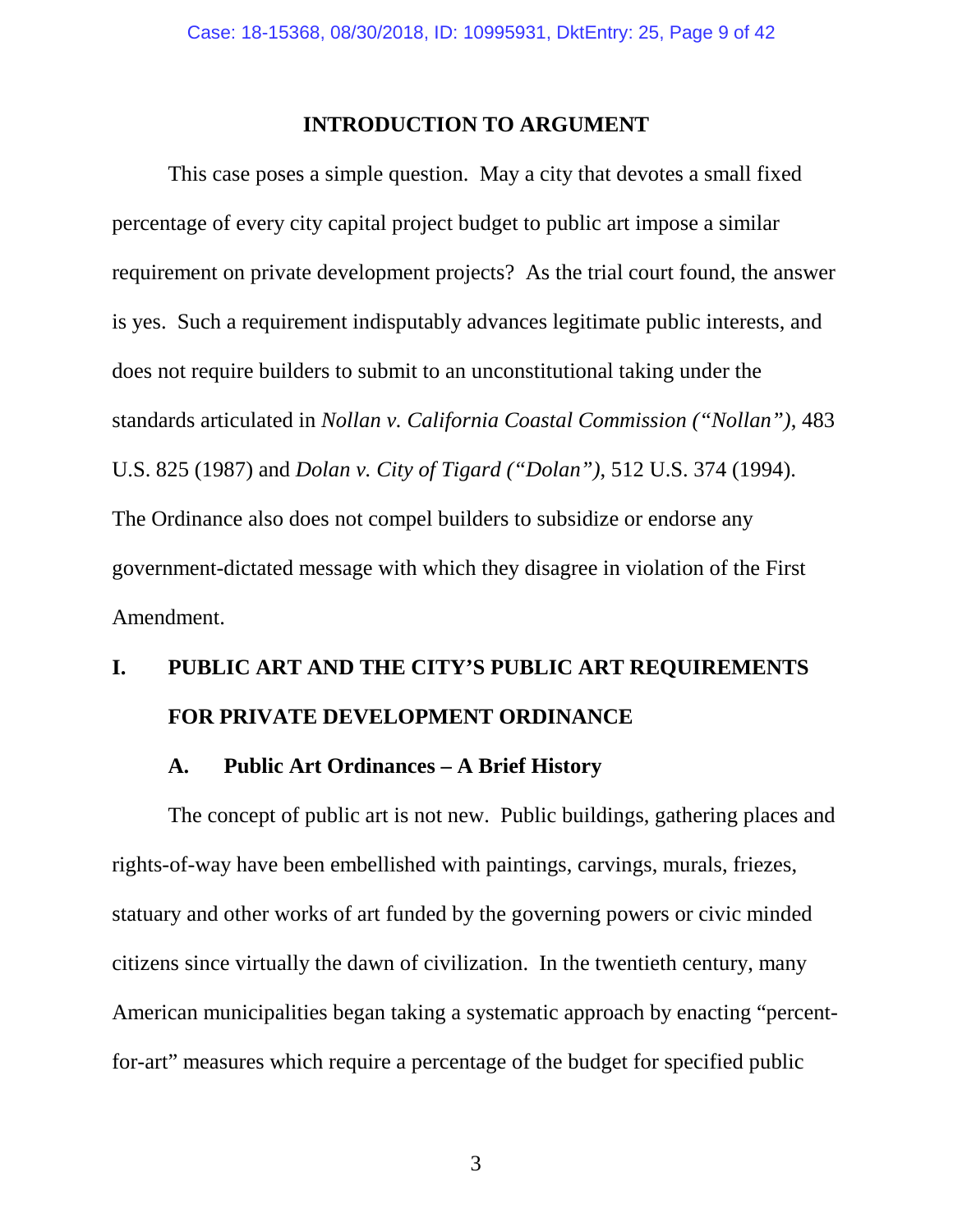works projects – typically 1%-2% – to be devoted to art, either incorporated directly into a project or displayed elsewhere. In 2015, 35 of the 50 most populous cities in this country had such programs. (Asmara M. Tekle, *Rectifying These Mean Streets: Percent-for-Art Ordinances, Street Furniture, and the New Streetscape*, 104 KENTUCKY L.J. 409, 428 (2015).) Smaller cities with such programs include Chapel Hill, North Carolina; Missoula, Montana; and Rockville, Maryland. In California, no less than 17 cities currently have public art ordinances of this type. (SER 027-169.)<sup>1</sup>

Inevitably the question arose as to whether private land developers should not also make similar contributions to civic improvement. Many builders already do voluntarily enhance their projects with artistic adornments. A mandatory percent-for-art requirement for private projects merely establishes a minimum standard.

There is no question that public art ordinances of this type advance legitimate public interests. As the Supreme Court long ago stated in *Berman v. Parker*, 348 U.S. 26, 33 (1954), "It is within the power of the legislature to determine that the community should be beautiful as well as healthy …" The values served by public art are many. The decoration of buildings is the most

<span id="page-9-0"></span><sup>&</sup>lt;sup>1</sup> These cities include Beverly Hills, Culver City, Los Angeles, Mountain View, Pomona, San Diego, San Francisco, Santa Monica, West Hollywood, Emeryville, Footnote continued on next page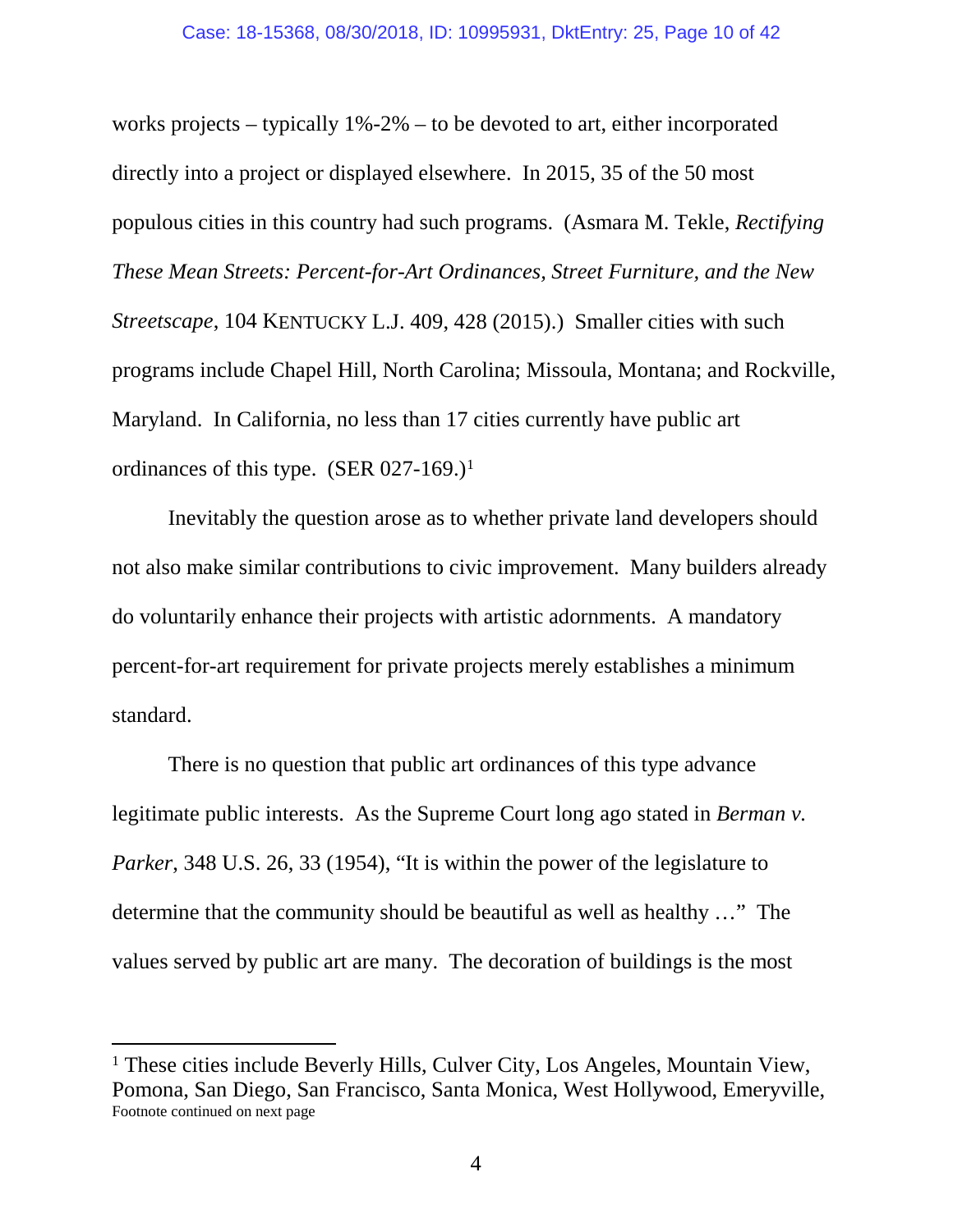obvious use of public art, but artwork may also be used to enhance views, increase

Footnote continued

Albany, Richmond, San Luis Obispo, Berkeley, Fremont, Palm Desert, and Oakland.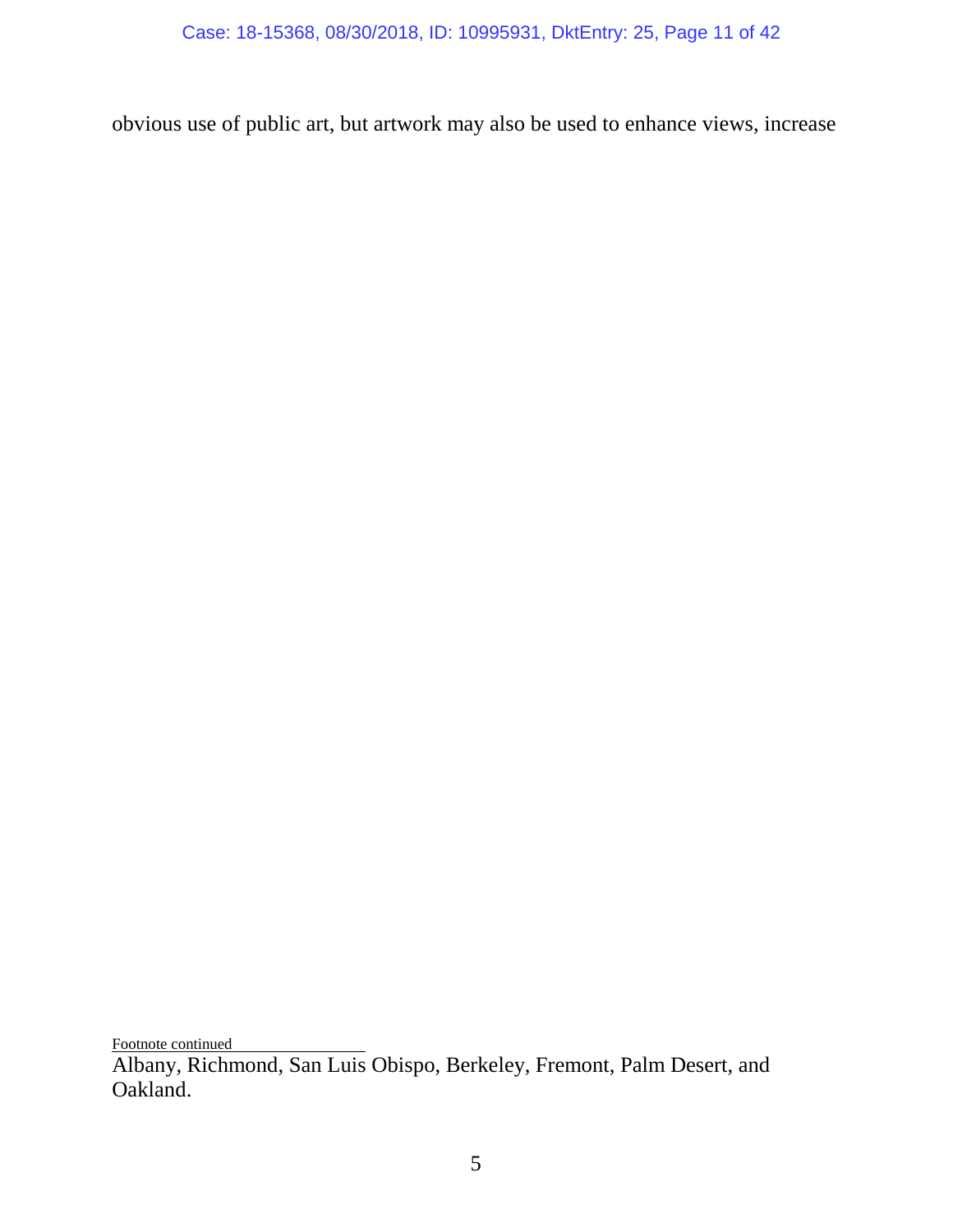#### Case: 18-15368, 08/30/2018, ID: 10995931, DktEntry: 25, Page 12 of 42

ambience or a sense of spaciousness; obscure or enhance less attractive utilitarian features; or simply stimulate curiosity and relieve visual boredom. Public art in various forms may enrich the urban culture by evoking natural, historical or other inspiring themes. Most of all, public art promotes civic pride. It is a statement that local government, citizens and civic benefactors – including builders – care about their surroundings and are willing to invest in improving the civic landscape.

Intelligently administered, a public art requirement benefits not only the public, but builders themselves. Indeed, builders will usually be the most direct beneficiary of art funded under such an ordinance, whether the art is used to enhance the builders' own property or the surrounding neighborhood. Public art ordinances such as Oakland's thus classically foster the "reciprocity of advantage" that is a hallmark of fair and reasonable zoning legislation. (*Sierra Preservation Council, Inc. v. Tahoe Regional Planning Council*, 535 U.S. 302, 341 (2002); *Agins v. Tiburon*, 447 U.S. 255, 262 (1980), disapproved on other grounds, *Lingle v. Chevron U.S.A., Inc. ("Lingle")*, 544 U.S. 528, 540-545 (2005).)

Considering the foregoing, it is not surprising that attacks on public art ordinances have been unsuccessful. In *Ehrlich v. City of Culver City ("Ehrlich")*, 12 Cal.4th 854, 885-886 (1996) the California Supreme Court upheld the constitutionality of such an ordinance, specifically rejecting the claim that the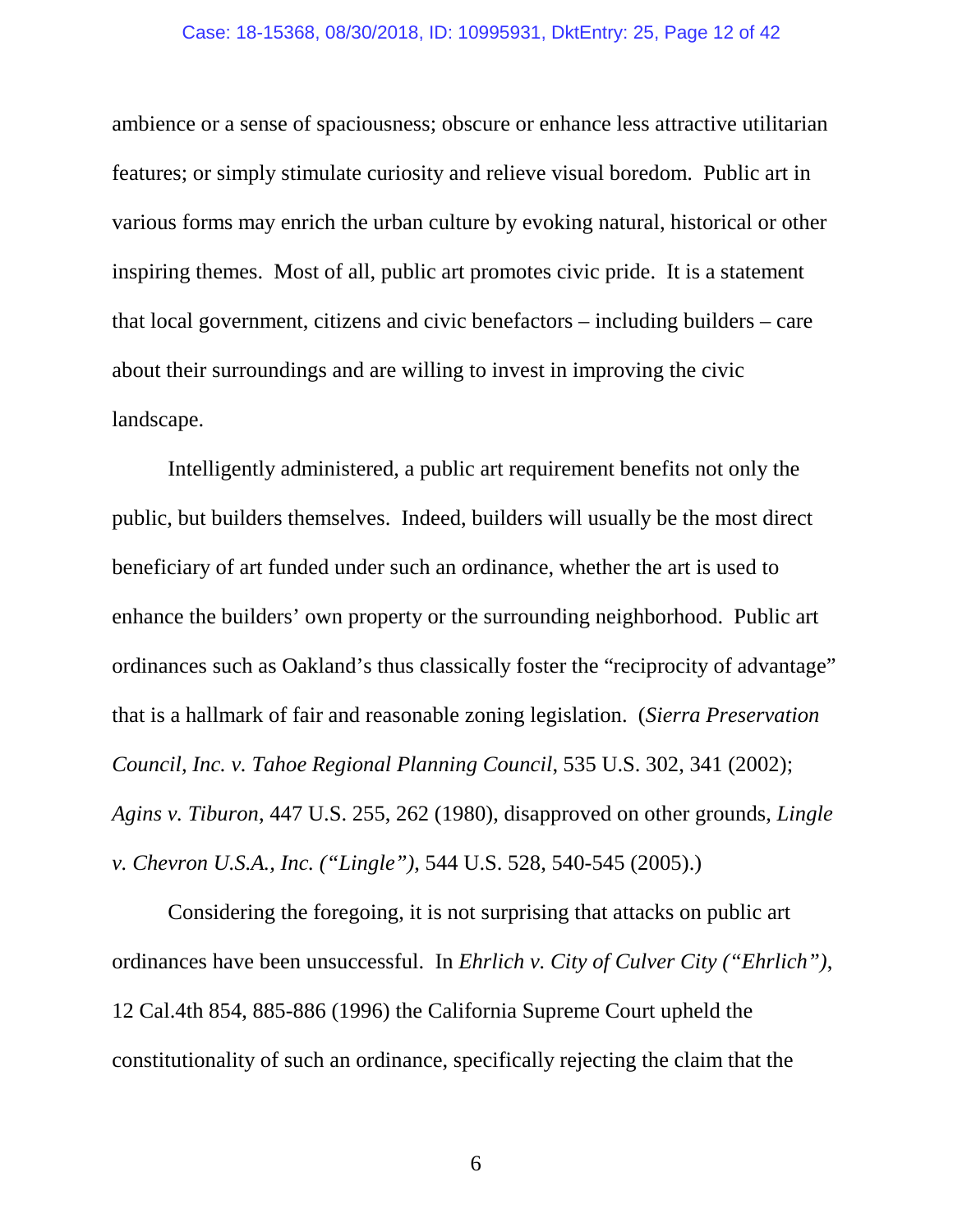ordinance was subject to review under the tests established for development exactions in *Nollan/Dolan*. This case is at bottom an unjustified attempt to revisit the sound holding of *Ehrlich*.

### **B. Oakland's Ordinance**

Oakland first adopted an ordinance requiring public projects to allocate funds (1.5% of project costs) for public art in 1989. A percent-for-art ordinance for private development projects was first adopted in 2014, leading to this litigation. The current Ordinance is an unlikely target for testing the constitutionality of public art requirements. The Ordinance, while firm in its purpose, is a virtual model of flexibility and non-intrusiveness.

A builder may satisfy the Ordinance in multiple ways. First, builders may commission artworks of their own choosing as part of the project itself. (SER 015, Section 15.78.070.A.) While the Ordinance requires investment in artwork by qualified artists, it is broadly permissive as to the type of art selected and contains no restrictions on the content of such art. The builder may choose a mural, sculpture, mosaics, inscriptions, paintings, photographs or craft objects to name a few options. (SER 014, "Public Art Projects" defined.)

Alternately, a builder may go into partnership with the City to fund an art project on adjoining rights-of-way. (SER 015, Section 15.78.070.A.) While the City may be expected to exercise discretion over artwork authorized on public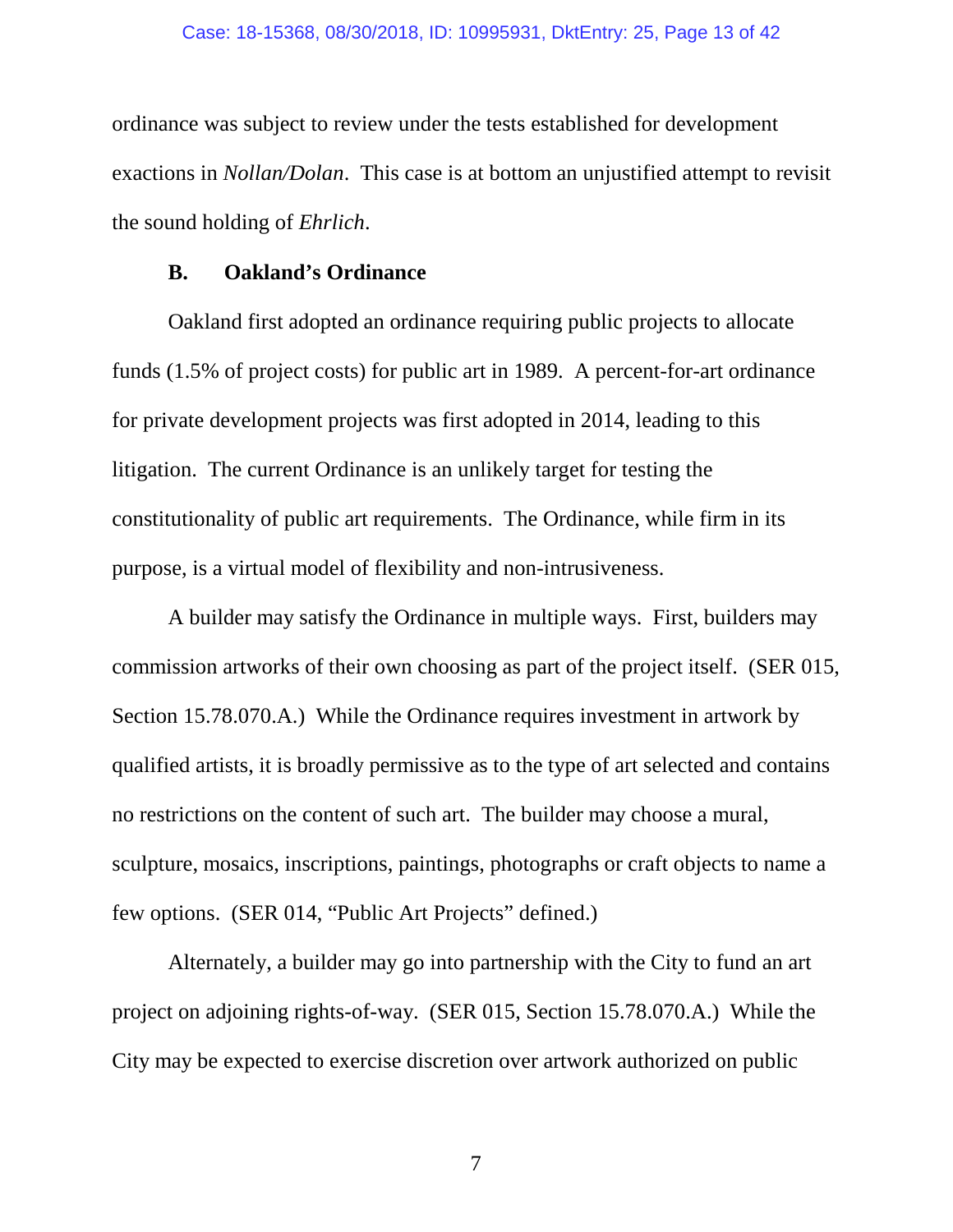#### Case: 18-15368, 08/30/2018, ID: 10995931, DktEntry: 25, Page 14 of 42

property, this option relieves builders from accommodating public art on their own properties, and from associating themselves with any theme or message they disagree with.

Finally, builders who do not wish to incorporate art into their own projects may simply pay an in-lieu fee, which will be used to fund City-approved public art. (SER 016, Section 15.78.070.B.) The amount of the in-lieu fee may be further reduced by allocating space within the project for artistic programs managed by the City or others. (SER 016, Section 15.78.060.B.2.)

The financial contribution required of builders is small, smaller than the 1.5% public art contribution the City requires from its own capital projects. (SER 08.) This is hardly a severe economic burden. Indeed, the 0.5% or 1.0% of development costs required by the Ordinance may well be less than a builder would commonly spend voluntarily to make a project more attractive, and therefore more marketable for sale or rent.

Administratively, the Ordinance is tailored for fairness and expediency. Because the Ordinance establishes flat rates for a builder's contribution based on overall project costs, there is no need for endless wrangling or subjective assessments as to the appropriate level of artistic contribution. The expense can be assessed early in the development process, when critical investment and financing decisions are made. Builders need not fear unexpected costs or delays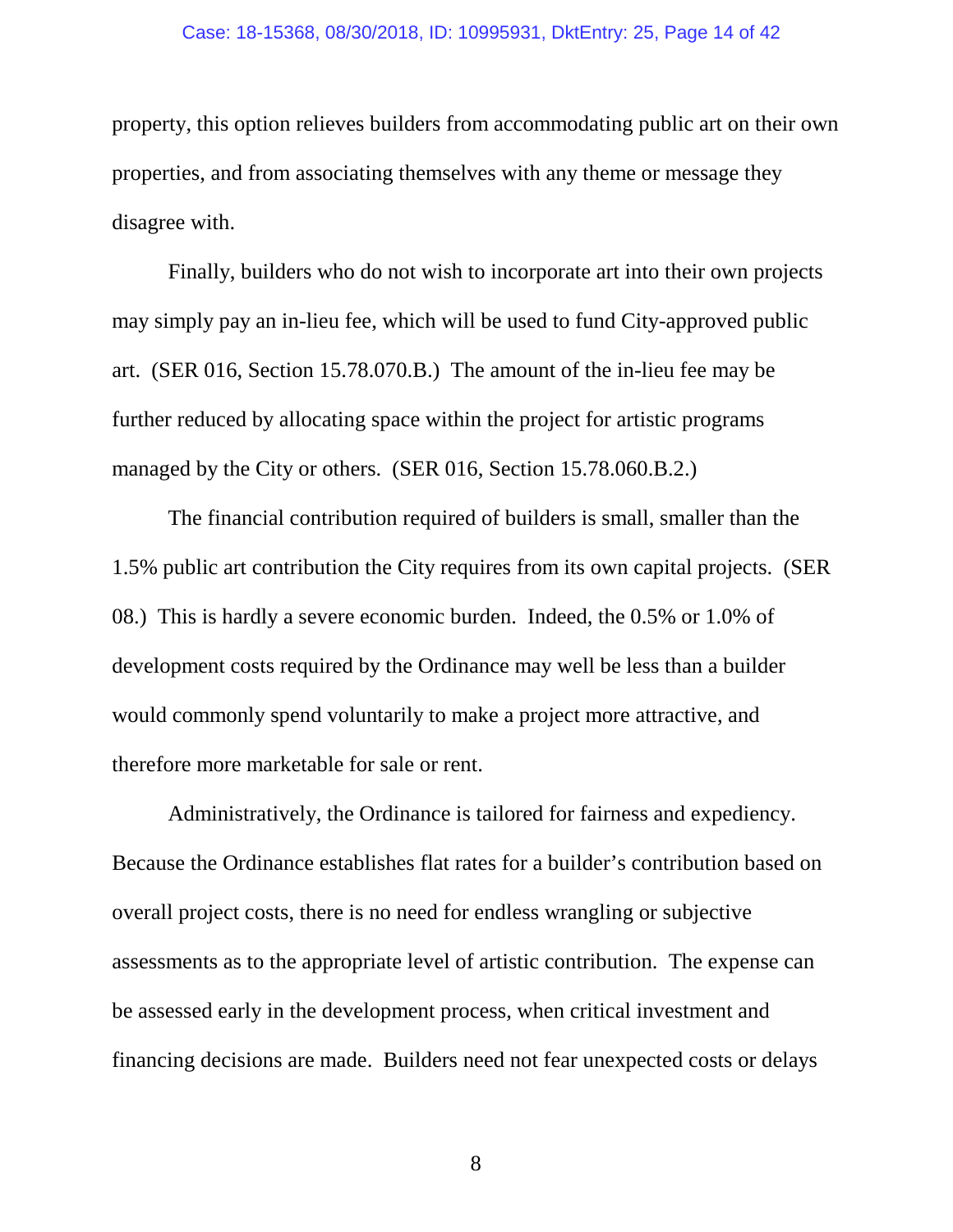that could accrue were contributions assessed later on an ad hoc basis. All builders within each class of development subject to the Ordinance are treated equally; there are no grounds for alleging favoritism or denial of equal protection. The Ordinance provides an appeal procedure for builders who believe they have legitimate constitutional or other claims against strict enforcement of the Ordinance. (SER 017, Section 15.78.080.) Should problems of interpretation, administration or consistent application of the Ordinance arise in the future, the City Administrator is authorized to adopt rules and regulations to provide for fair and efficient implementation. (SER 015, Section 15.78.060.)

### **II. BIA HAS NOT STATED A VIABLE** *NOLLAN/DOLAN* **CLAIM**

BIA's first claim is that the Ordinance unconstitutionally conditions a builder's right to develop upon submitting to an uncompensated taking of property in violation of principles established in *Nollan*, 483 U.S. 825, *Dolan*, 512 U.S. 374 and *Koontz v. St. Johns River Water Management District ("Koontz")*, 570 U.S. 595 (2013). In making this argument, BIA ignores both the actual requirements of the Ordinance and the inapplicability of the *Nollan/Dolan* test to facial claims and legislative actions in general. By requiring builders to beautify their projects or nearby land with publicly accessible art, the City is not requiring builders to submit to an appropriation of property, which is a prerequisite for the application of *Nollan/Dolan*. What the Ordinance *does* do is establish a general standard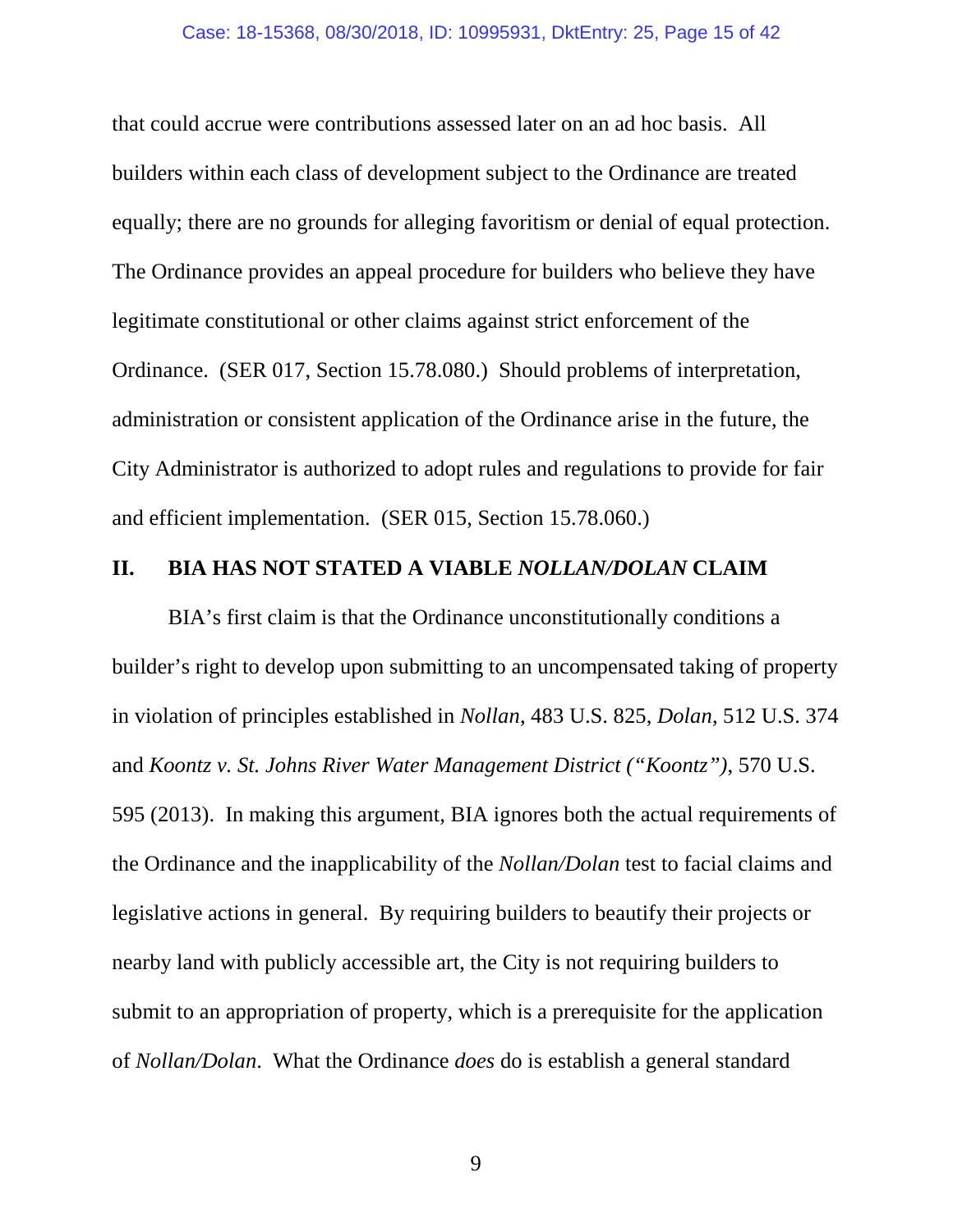requiring development within its purview to include an aesthetic component, while concurrently providing the greatest flexibility and least intrusiveness in how builders may comply. The Ordinance is no different in function or purpose than the architectural standards and landscaping requirements that are now a common feature of zoning codes in thousands of jurisdictions in this country. (See *Ehrlich*, 12 Cal.4th at 886.) Under this standard, the Ordinance is not only constitutional on its face, but constitutional in all foreseeable applications.

# **A. A Requirement that a Developer Devote a Certain Percentage of Development Costs to Artwork on Its Own Property is Not an "Exaction" Subject to Review Under** *Nollan/Dolan*

BIA's *Nollan/Dolan* claim first fails because the essential prerequisite for such a claim – a threatened physical taking of property or appropriation of money – simply is not present.

It is all but universally recognized that the rules developed in *Nollan* and *Dolan* are designed to address the particular constitutional issue presented by development exactions, i.e., the situation presented when a regulatory agency demands a transfer of property interests or money in exchange for development approvals. (*Koontz*, 570 U.S. at 604; *Lingle*, 544 U.S. at 546-547; *City of Monterey v. Del Monte Dunes at Monterey, LTD*, 526 U.S. 687, 702-703 (1999); *Dolan*, 512 U.S. at 385; *Ehrlich*, 12 Cal.4th at 886; *McClung v. City of Sumner*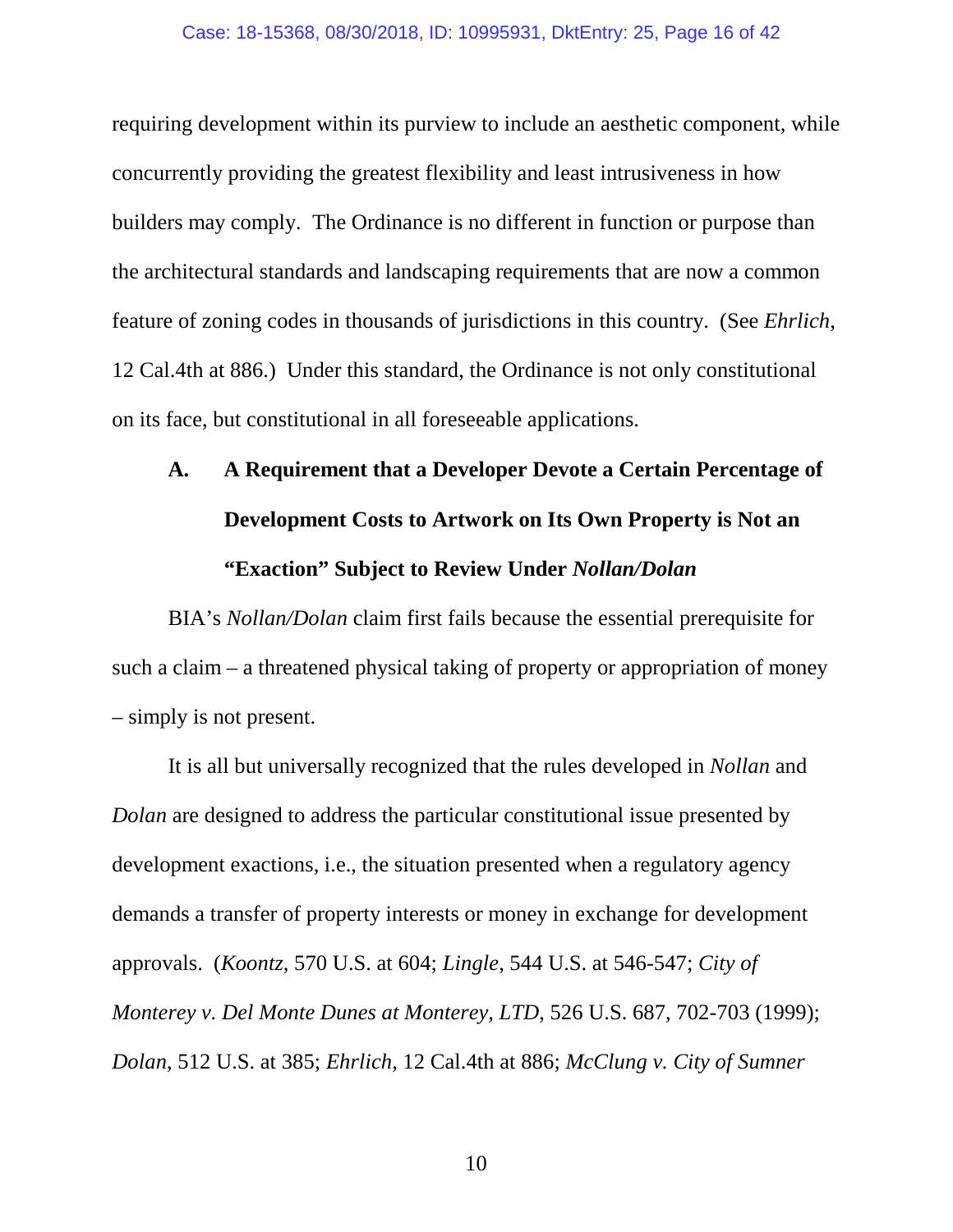*("McClung")*, 548 F.3d 1219, 1226-1228 (9th Cir. 2008).) Absent such a demand, there is no threatened taking or appropriation of property, no basis for invoking the Fifth Amendment's protection against takings without just compensation (upon which *Nollan*, *Dolan* and *Koontz* are premised), and no unconstitutional condition requiring a builder to submit to an uncompensated taking. The Fifth Amendment Takings Clause protects only against uncompensated takings of property, not against real or imagined infringements of other rights. (*Conti v. United States*, 291 F.3d 1334, 1340 (9th Cir. 2002).)

The default option offered by the Ordinance – funding and installing art on the builder's own property – does not require any transfer of property or funds to the City. Under Section 15.87.070.A, a builder may simply purchase and install art of its own choosing in publicly accessible areas of the proposed project or on an adjoining right of way. (SER 015.) In either case the builder (or property owner) retains ownership of the art. (SER 018, Section 15.78.100.) This provision alone ends BIA's *Nollan/Dolan* claim. (See *Koontz*, 570 U.S. at 611: ["We agree with respondent that, so long as a permitting authority offers the landowner at least one alternative that would satisfy *Nollan* and *Dolan*, the landowner has not been subjected to an unconstitutional condition."].) However, Section 15.78.070.A also offers another option that does not require transfer of funds or property to the City, i.e., the option of funding (and retaining ownership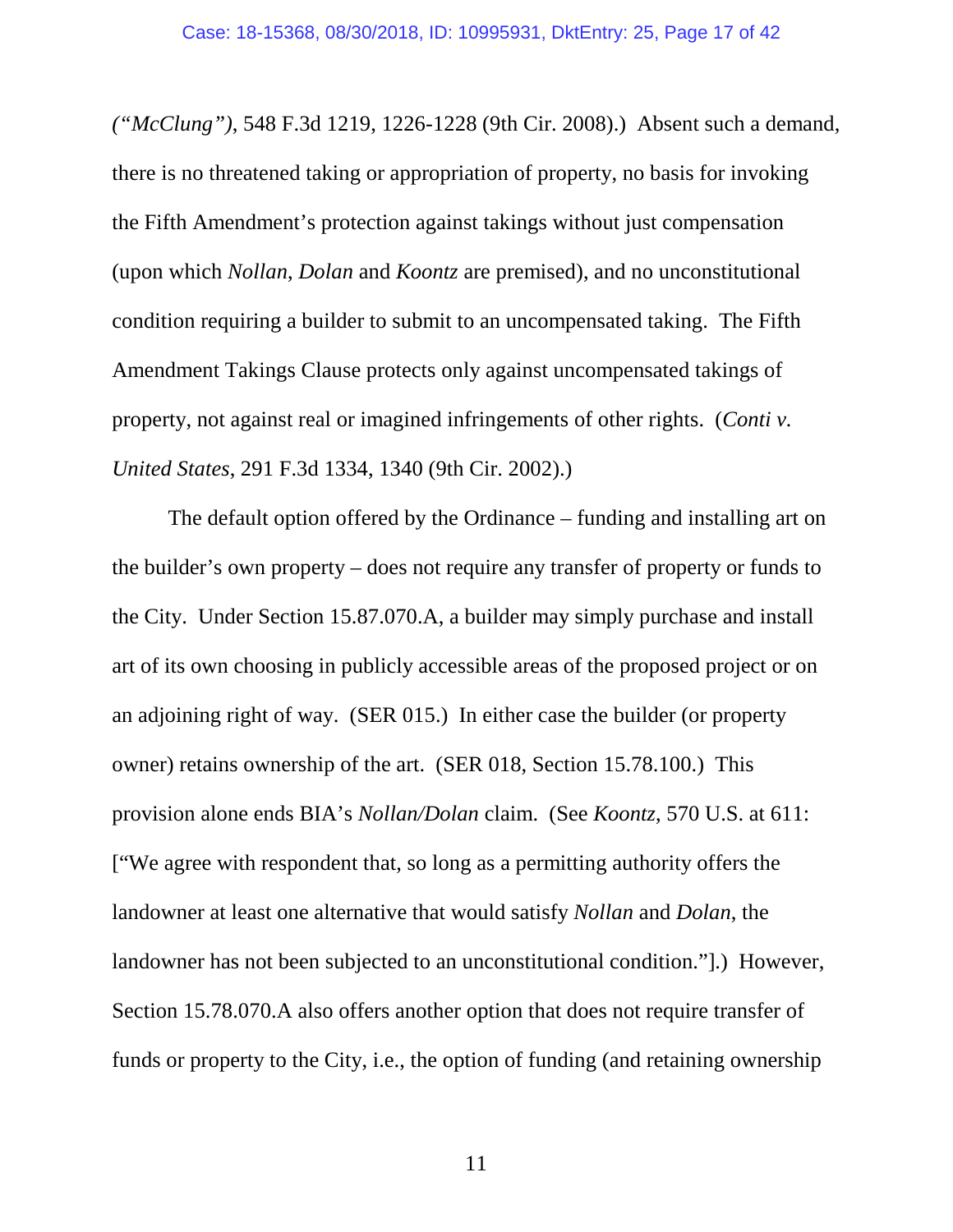of) art on an adjacent public right-of-way. Under this option it is actually the City ceding a form of property interest to the builder, not the other way around.

The third option available to builders – that of paying an in-lieu fee – is just that: an option. In some cases, builders may prefer it since it eliminates the need to adjust their own building plans to accommodate a display of artwork. This does not undermine the constitutionality of the Ordinance. The in-lieu fee here is not, as in *Koontz*, an alternative to what would otherwise amount to a physical taking. (*Koontz*, 570 U.S. at 611-612.)

It is true that a builder must expend funds to purchase and install art under Section 15.87.070.A. This, however, does not make the Ordinance different from any number of other regulatory requirements which require monetary expenditures, nor convert the requirements of Section 15.78.070.A into an exaction. Compliance with modern building and zoning laws usually does cost money. Builders are commonly required to expend substantial sums on labor, materials and professional services to achieve compliance with seismic safety codes, architectural and landscaping requirements, parking standards, health and sanitation codes, and the like. None of these types of requirements have ever been found to constitute exactions. A builder required to spend money on publicly accessible art is ultimately in no different position than one required to plant trees,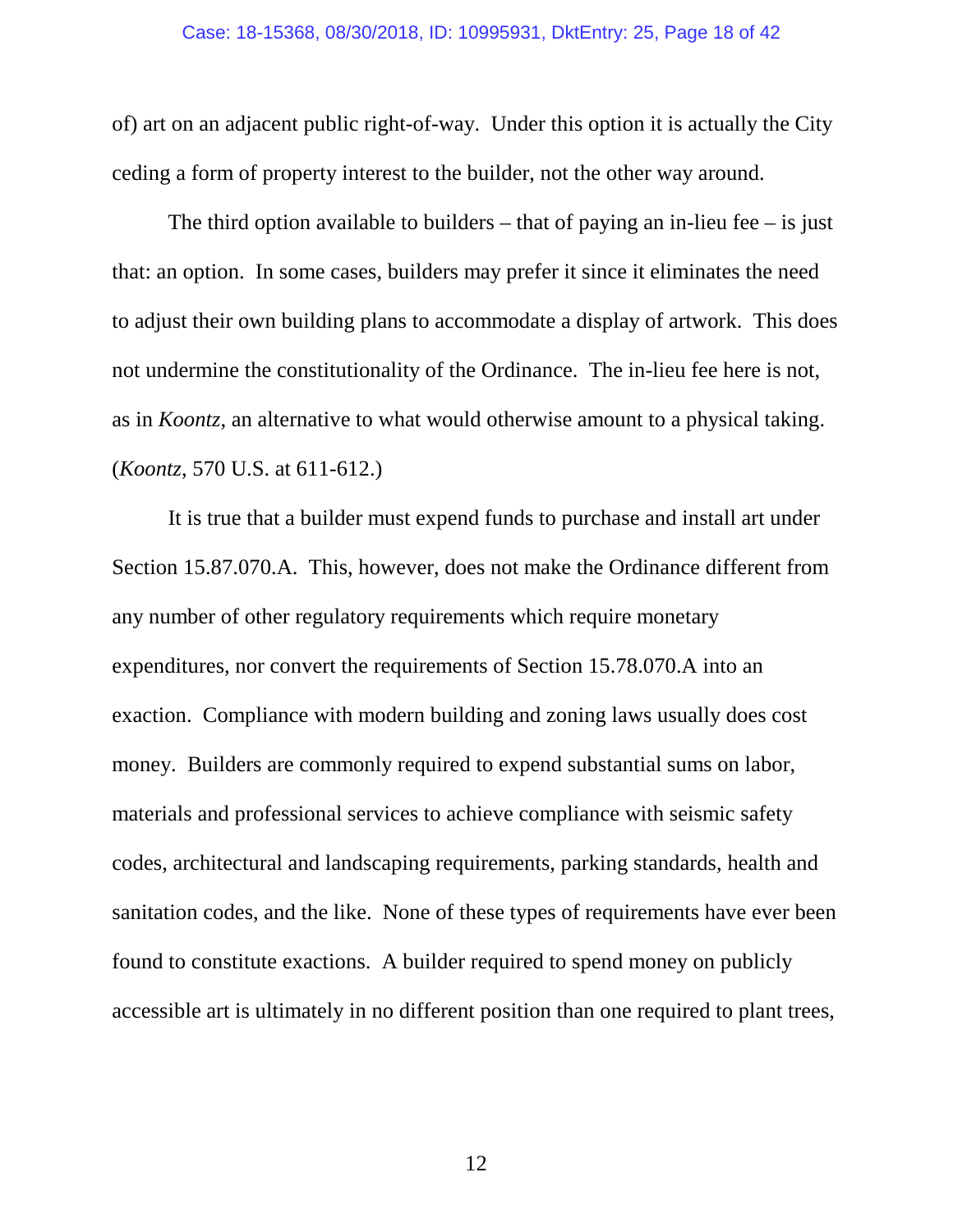#### Case: 18-15368, 08/30/2018, ID: 10995931, DktEntry: 25, Page 19 of 42

install fire sprinklers or provide covered parking spaces on its property, so long as the requirements advance legitimate public purposes.

BIA also appears to argue that the public art requirements of the Ordinance can only be justified to the extent they offset the adverse aesthetic impacts of individual future developments, consistent with *Nollan/Dolan*'*s* nexus and rough proportionality tests. This argument, however, falsely assumes that all regulations which impose costs on developers should be treated as exactions to which *Nollan*  and *Dolan* apply. As discussed in greater detail below, this is not the case. The argument simply misapprehends the scope of the City's police power. The City's powers are not limited to ensuring that the public is made no worse off aesthetically than it was before new development occurred. The City also has the power to ensure that new development is attractive in its own right and contributes positively to the civic environment. As the California Supreme Court found in *Ehrlich*:

[T]he requirement to provide either art or a cash equivalent thereof is more akin to traditional land use regulations imposing minimal setbacks, parking and lighting conditions, landscaping requirements, and other *design* conditions such as color schemes, building materials and architectural amenities. Such aesthetic conditions have long been held to be valid exercises of the city's traditional police power.

(12 Cal.4th at 886 (emphasis in original).)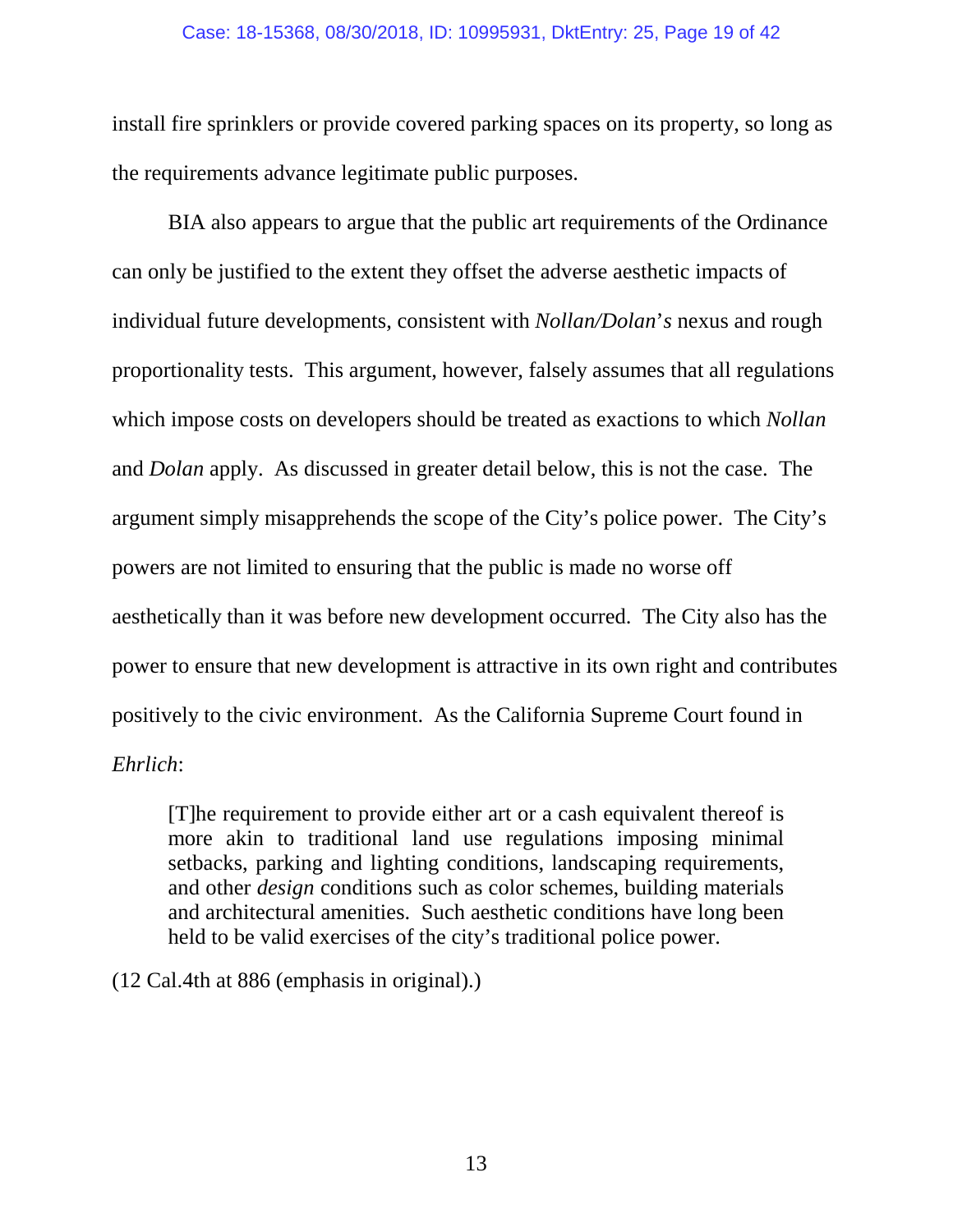# **B. The** *Nollan/Dolan* **Test is Not Applicable to Legislative Enactments**

The next fundamental problem with BIA's *Nollan/Dolan* claim is that the *Nollan/Dolan* test simply does not apply in a facial attack on legislatively enacted regulations. Existing law on this point is clear in this Circuit and elsewhere. (*McClung*, 548 F.3d at 1226-1228; *Garneau v. City of Seattle*, 147 F.3d 802, 811 (9th Cir. 1998); see, e.g., *Ehrlich*, 12 Cal.4th at 886; *Dabbs v. Anne Arrundel County, Md.*, 232 Md.App. 314, 332-334 (2017).) The City has addressed this question in greater detail in its brief. However, Amici will offer a few additional comments on this issue.

In attempting to import the *Nollan/Dolan* test into legislative challenges, BIA is not only trying to alter longstanding law, but, consciously or unconsciously, attempting to create a virtual automatic fail mechanism for much zoning legislation. *Nollan* and *Dolan's* "essential nexus" and "rough proportionality" tests were devised to address the particular problem of exactions imposed upon individual development projects in an adjudicative setting, a situation in which landowners are purportedly "especially vulnerable" to abuse. (*Koontz*, 570 U.S. at 605.) The test by its very nature requires an assessment of the actual impacts of a particular project and an "individualized determination" as to whether the mitigating conditions imposed are reasonably related "in nature and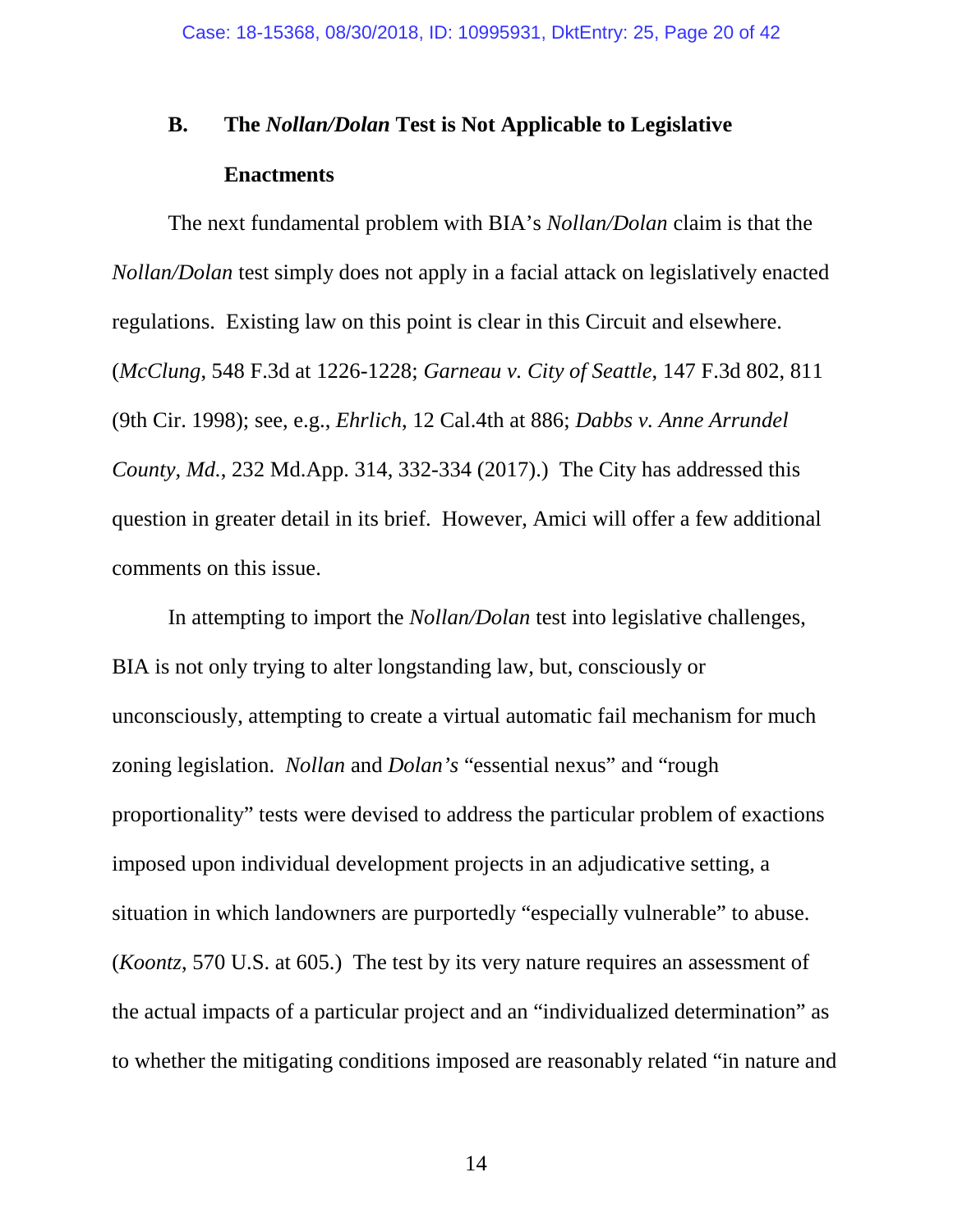extent." (*Dolan*, 512 U.S. at 391.) The test cannot be applied to unknown building plans or bare hypotheticals that might be envisioned at the time a general zoning ordinance is enacted. BIA seeks to turn this to advantage by arguing that the Ordinance is invalid *precisely because* it does not undertake the impossible, i.e., foresee precisely what aesthetic or other impacts future developments might have, and determine every builder's proportionate public art contribution (if any) accordingly. If this were the constitutional test, then few if any legislative measures establishing standardized development requirements would pass muster. Developers could always argue that the measure failed to take into account the particulars of their particular property and building design.

Such a requirement, if adopted against all logic, would have crippling effects on state and municipal governments' ability to govern. Cities and counties have long relied upon the established tests for determining the constitutionality of zoning and other ordinances. The power to legislate for the public welfare has never previously been conditioned upon finding a perfect fit for every possibly affected person or property. (See, e.g., *Village of Euclid v. Ambleer Realty Co. ("Village of Euclid"),* 272 U.S. 365, 395-396 (1926).) Few existing ordinances establishing development standards would survive, however, if municipalities were required to show that they were based on an "individualized" assessment of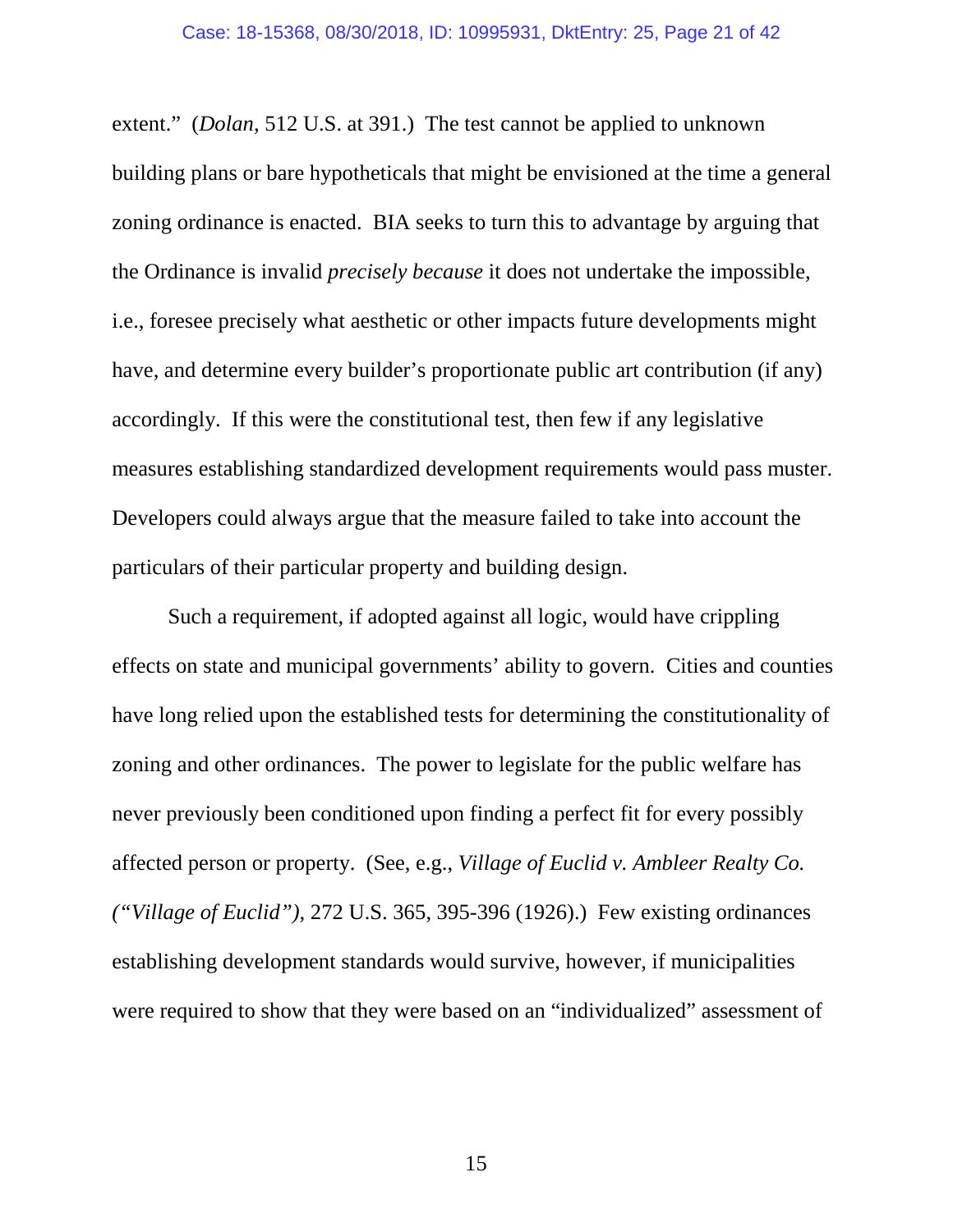#### Case: 18-15368, 08/30/2018, ID: 10995931, DktEntry: 25, Page 22 of 42

the private costs and public benefits that would result from their application to every affected parcel of land.

Further attempts to establish legislative standards would also become impractical, requiring complex, parcel-by-parcel studies that would effectively defeat the purpose of legislating rules of general application. The inevitable effect would be to drive many or most land use decisions into the adjudicative arena, where, ironically, they are theoretically most subject to the types of extortionate demands that *Nollan* and *Dolan* are intended to combat. One suspects that this would be a nightmare not only for municipal governments, but for the landowners and developers that BIA purports to represent. In place of the certainty and predictability regarding the costs or other requirements that an ordinance imposes, developers would be faced with the prospect of interminable wrangling in permit hearings in which municipal planners, objecting neighbors, and even rival developers as well as the developer would be entitled to have their say. The Supreme Court has never suggested that *Nollan* and *Dolan* were intended to rewrite constitutional law governing the historic legislative powers of elective state or local governments. This Court should not be the first to do so.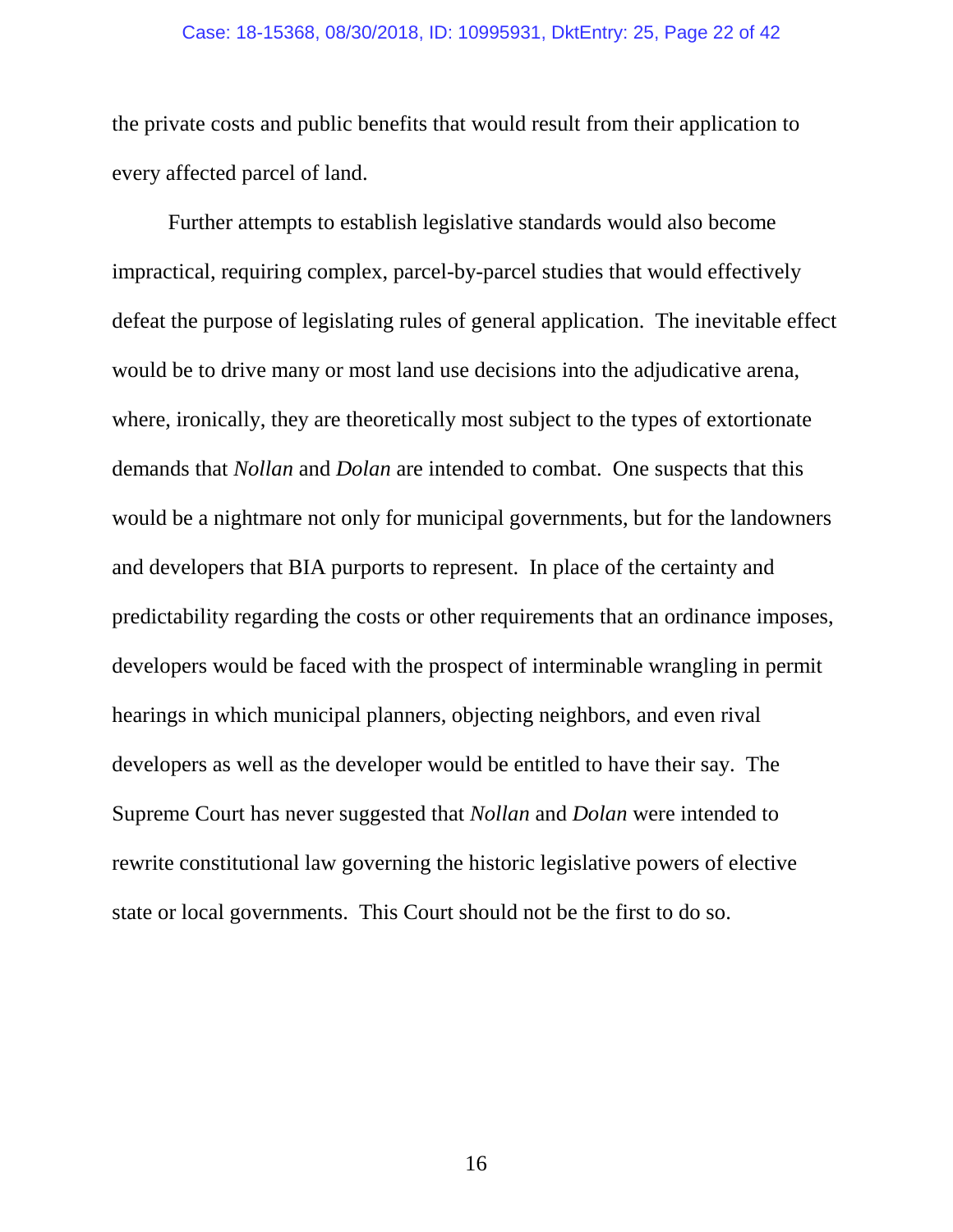# **C. Regardless of the Standard Applied, BIA Cannot Establish that the Ordinance is Facially Invalid, i.e., That It Would Be Invalid in All Possible Applications**

BIA's claims lastly fail because they ignore the basic requirements for a successful facial challenge to the Ordinance. Indeed, they would fail even if the *Nollan/Dolan* test were applicable. To prevail in a facial attack, the plaintiff cannot merely show that the ordinance would be unconstitutional in certain applications. The plaintiff must show "no set of circumstances exists under which the [regulation] would be valid." (*Reno v. Flores*, 507 U.S. 292, 301 (1993); *Sprint Telephony PCS v. County of San Diego*, 543 F.3d 571, 579 (9th Cir. 2008).) Further, "In the takings context, the basis of a facial challenge is that the very enactment of the statute has reduced the value of the property or has effected a transfer of a property interest. This is a single harm, measureable and compensable when the statute is passed." (*Guggenheim v. City of Goleta*, 638 F.3d 1111, 1119 (9th Cir. 2010), quoting *Levald, Inc. v. City of Palm Desert*, 998 F.2d 680, 688 (9th Cir. 1993).)

Here, no builder has been deprived of anything by mere enactment of the Ordinance. At most, it presages a minor increase in development costs. As the District Court found, this is far from enough to make out a taking claim under the paradigm takings test established in *Penn Central Transportation Co. v. City of*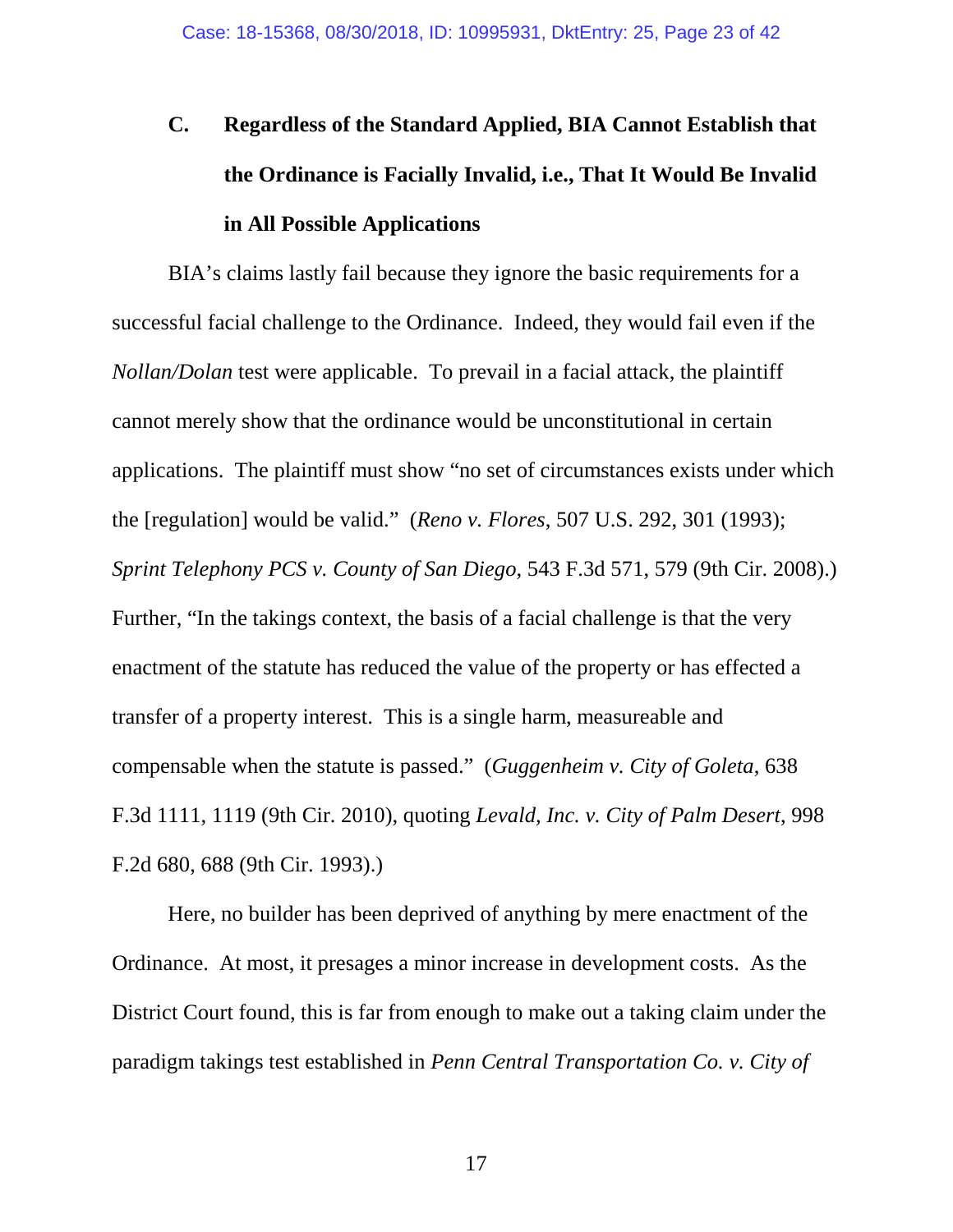*New York*, 438 U.S. 104 (1978).) It is also beyond serious debate that the Ordinance substantially advances legitimate public interests, the longstanding basic test for the underlying constitutional validity of zoning legislation. (*Village of Euclid,* 272 U.S. at 395; see *Lingle,* 544 U.S. at 540-545 [clarifying that this test applies to due process challenges, not taking claims].) Although BIA contends there is no certainty that all future developments will have aesthetic impacts requiring mitigation, this is irrelevant. The City may use its police powers to ensure that future development is even more attractive than it might otherwise be, regardless of whether the proposed development is deemed to have negative aesthetic impacts to begin with. The police power includes the authority to affirmatively advance the public welfare, not merely to preserve an existing aesthetic status quo. (*Berman v. Parker*, 348 U.S. at 33; *Ehrlich*, 12 Cal.4th at 886.)

The result would not change even if BIA were permitted to make a facial challenge based on *Nollan/Dolan*. BIA contends that the Ordinance fails the *Nollan/Dolan* test because it is only "speculative" that future developments will have aesthetic impacts that justify mitigation, and there is no way to determine in the abstract that artwork will truly mitigate these effects in proportion to the costs imposed on a builder. But the test in a facial challenge is not whether one can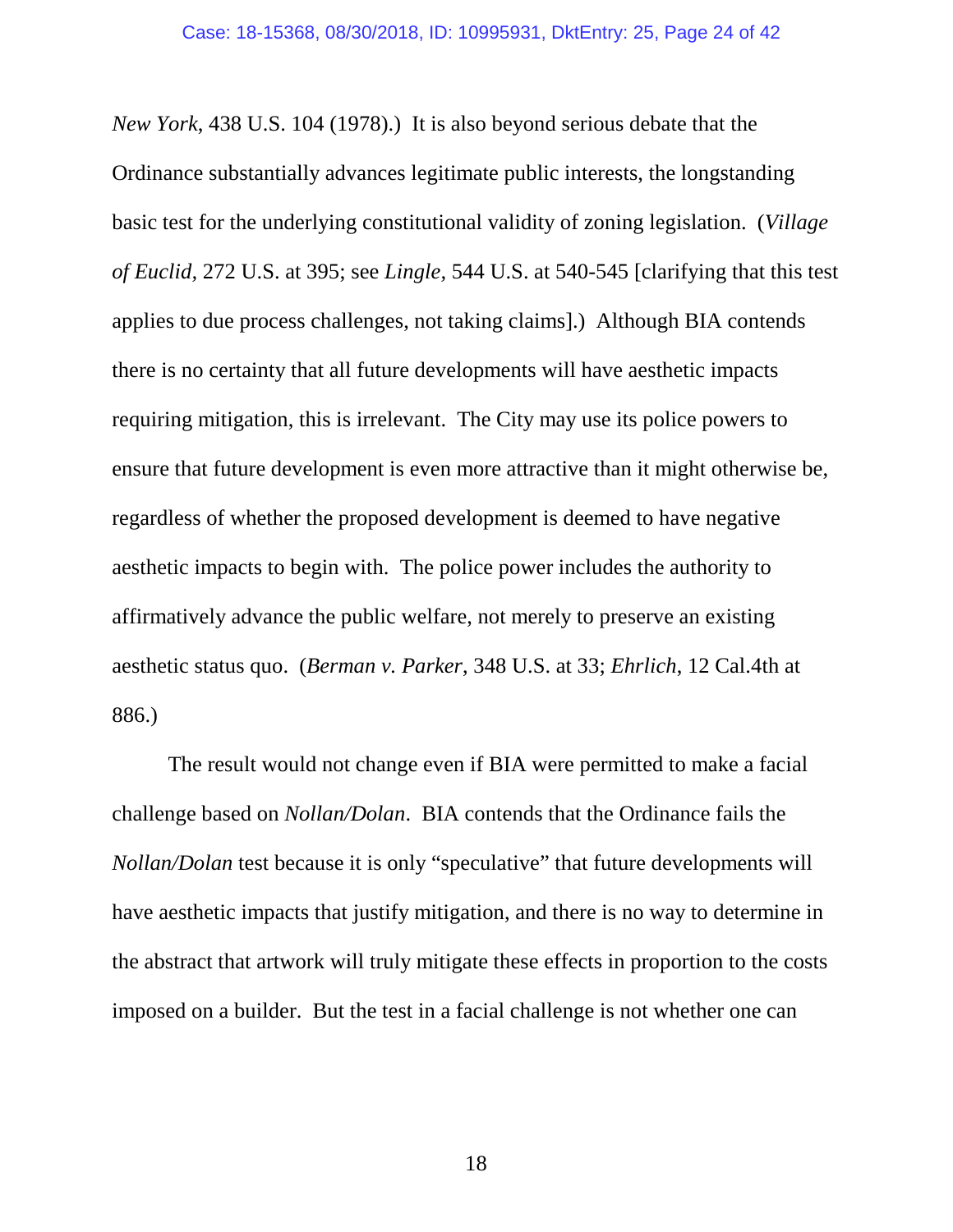#### Case: 18-15368, 08/30/2018, ID: 10995931, DktEntry: 25, Page 25 of 42

conjure hypothetical cases which would fail the applicable test, but whether all future cases would *necessarily* fail. That is hardly the situation here.

BIA suggests that public art, by its nature, will not normally serve to offset the most common types of aesthetic impacts caused by new development, and the Ordinance consequently fails the "essential nexus" requirement of *Nollan*. For this purpose, BIA would apparently like to compartmentalize aesthetic concerns into such things as blockage of light, air or views, or neighborhood compatibility, architectural merit and such, and demand that offsets for these impacts be made in similar kind only. Aesthetic quality, however, is ultimately the sum total of numerous factors. Aesthetic detriments of one type may well be offset by improvements of another. Indeed, nothing is more common in everyday planning practice than builders proposing to minimize the visual impacts caused by the size, bulk or location of their projects by use of creative design, landscaping measures, artistic displays, or preservation of open space, whether or not these are affirmatively required by local regulations. Oakland's Ordinance is incredibly flexible as to the types of art that can be employed by a builder. Appropriate art could take the form of murals to soften building outlines, statuary or other visual displays to attract the eye, or any number of other adornments designed to enhance the overall ambience, warmth or pleasantness of the building and its surroundings.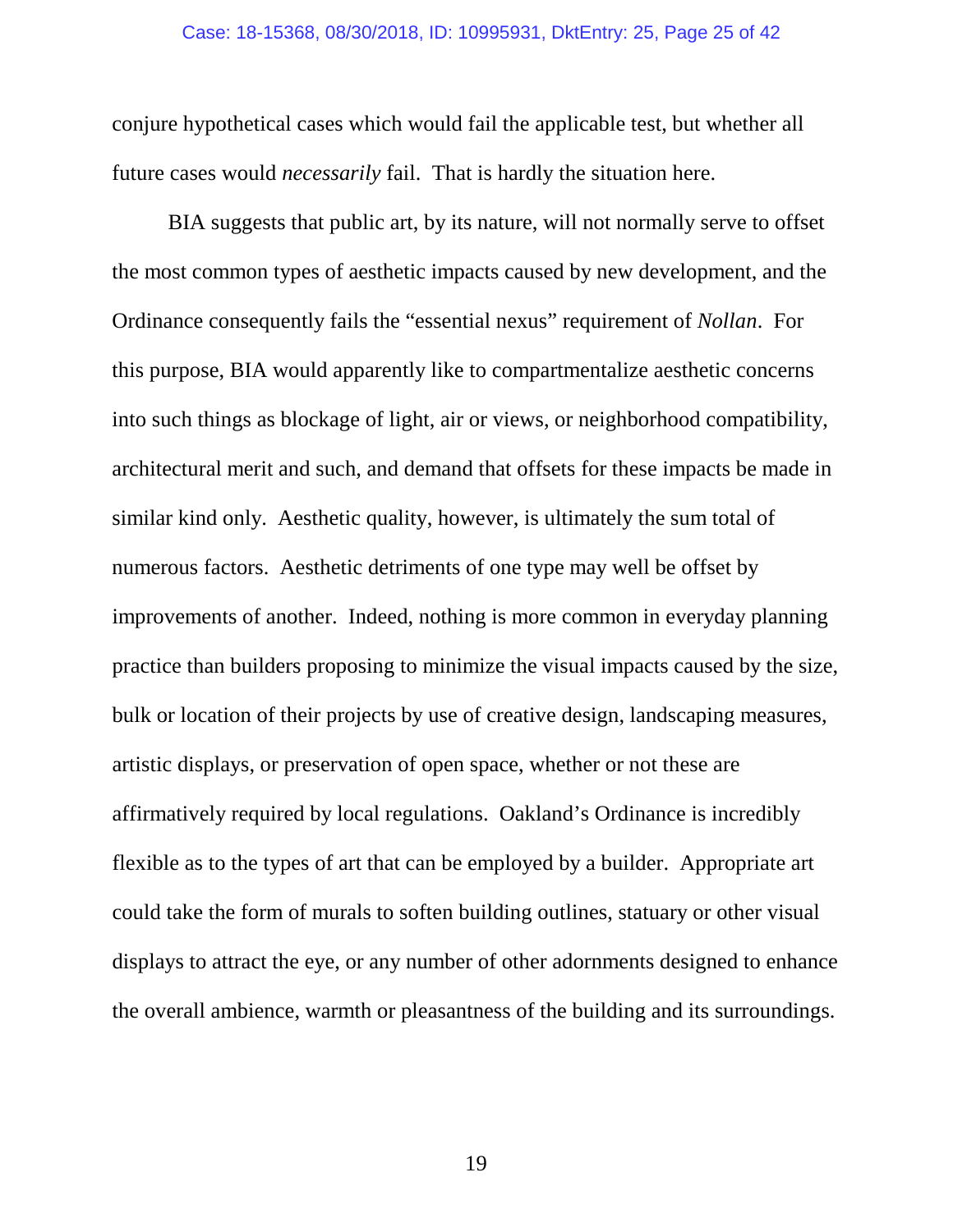As to "rough proportionality," there is no reason to believe that the 0.5% or 1% of project costs devoted to art will necessarily be disproportionate to potential negative impacts, even were proportionality at issue. Aesthetic effects, whether positive or negative, do not lend themselves to easy quantification. On their face, the tiny percentages of development costs required by the Ordinance for artistic improvements are manifestly small in comparison to the potential impacts of new development. Cities with public art programs nationwide have long found that devoting similar or larger percentages of costs of their own building projects does not unreasonably burden their capital budgets. Rather than being an attempt to exploit builders (much less an "out-and-out plan of extortion"), the City's Ordinance simply holds private development to the same aesthetic standard applied to public projects.

It should be understood that the League, CSAC and IMLA by no means suggest that the validity of the Ordinance depends upon its ability to mitigate adverse impacts of new development, as opposed to its ability to improve municipal conditions generally. The latter is the true test. (See *Ehrlich*, 12 Cal.4th at 886.) But, contrary to BIA's speculation, it is also difficult to imagine any new development that does not have adverse aesthetic impacts of some type. Neither BIA nor the Court at this juncture can state with certainty that inclusion of publicly accessible art in or near future projects will have no proportionate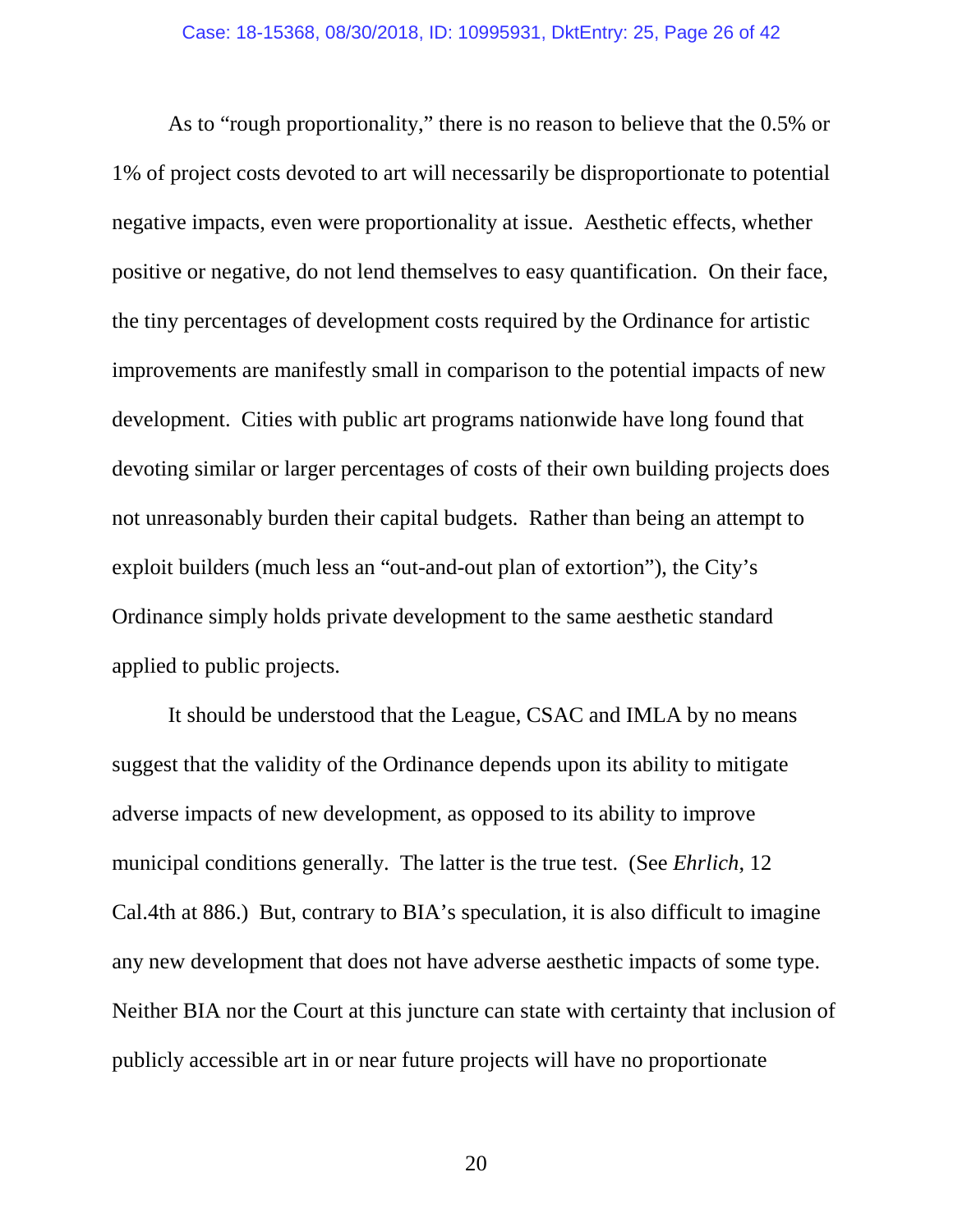compensating effect. BIA's facial attack consequently would fail even were *Nollan* and *Dolan* applicable.

# **III. THE ORDINANCE DOES NOT INFRINGE FIRST AMENDMENT RIGHTS**

BIA also contends that the Ordinance imposes unconstitutional conditions because compliance would require builders to compromise their First Amendment rights against compelled speech. The short answer is that at least two options available to builders under the Ordinance – payment of in-lieu fees or funding artwork on public rights-of-way – indisputably do not implicate First Amendment rights at all. An otherwise valid fee requirement does not violate the First Amendment simply because the fees will be used to fund government speech. (*Johanns v. Livestock Marketing Association ("Johanns")*, 544 U.S. 550, 559 (2005).) The in-lieu fee option of the Ordinance is fundamentally no different for First Amendment purposes than a fee or in-kind contribution to a program for planting street trees or improving public parks to enhance city aesthetics. Similarly, funding of artworks on public rights-of-way, where the government exercises approval authority over the art, does not implicate First Amendment rights. (*Pleasant Grove City, Utah v. Summum ("Summum")*, 555 U.S. 460, 470- 473 (2009).)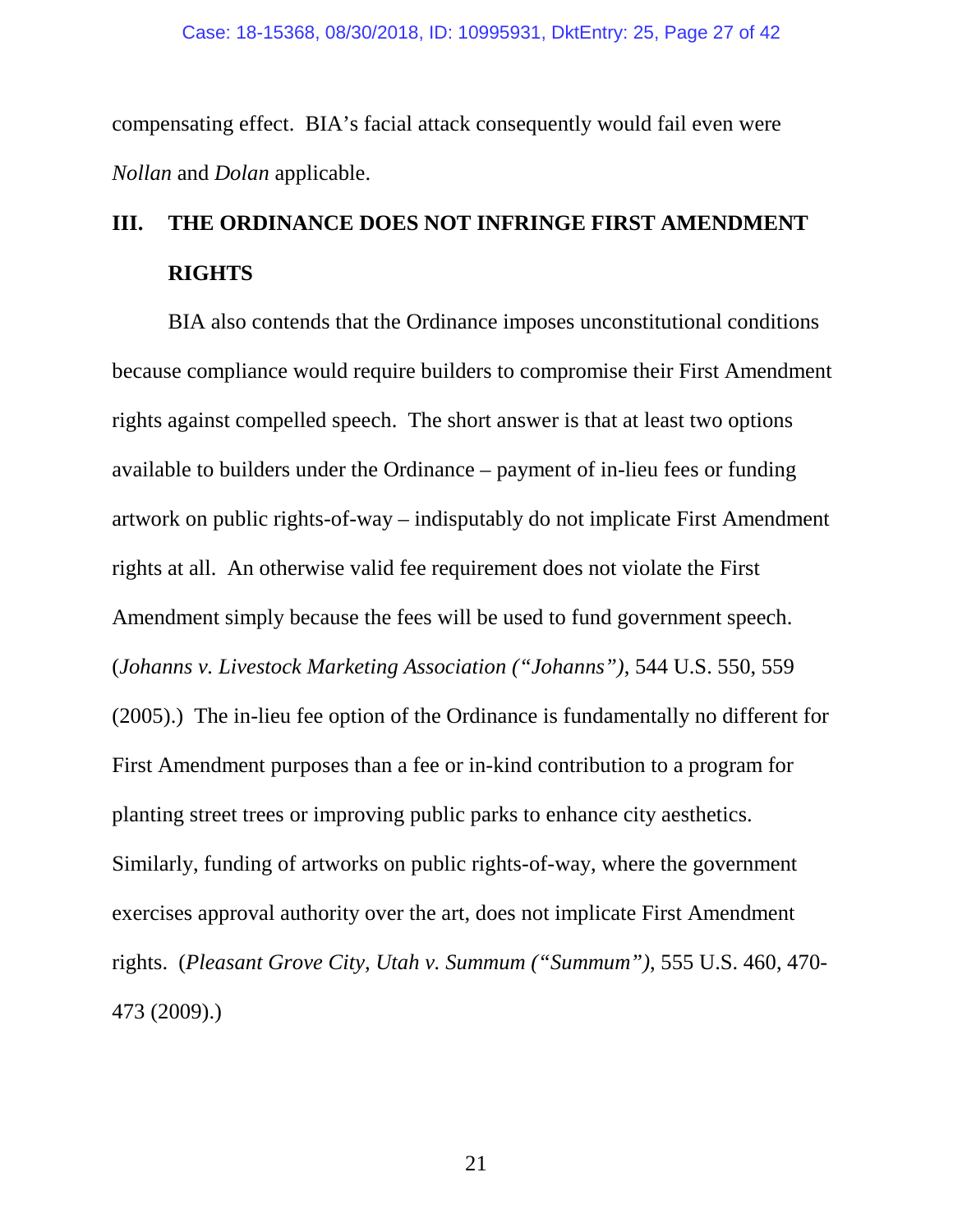Because the Ordinance provides at least two options for compliance that implicate no First Amendment rights, the Ordinance cannot be found to impose conditions which unconstitutionally violate First Amendment rights. (*Koontz*, 570 U.S. at 611.) But in any event, the third option available to builders – installing art on their own property – also does not violate First Amendment rights. The Ordinance does not compel builders to convey any particular artistic, ideological or other message, nor, indeed any message at all. The requirements of the Ordinance are fundamentally no different in effect than such commonly employed regulations as landscaping and architectural review requirements, save that the Ordinance gives builders more freedom to choose the type and content of displays used to enhance their property. As the City correctly argues in its brief, this type of requirement does not amount to regulation of speech or expressive conduct *at all*, and therefore does not trigger First Amendment scrutiny. (*Rumsfeld v. Forum for Academic and Institutional Rights, Inc.*, 547 U.S. 47, 63-67 (2006).) But even if this third option triggers First Amendment scrutiny, it easily passes the appropriate rational basis level of scrutiny, as the District Court found.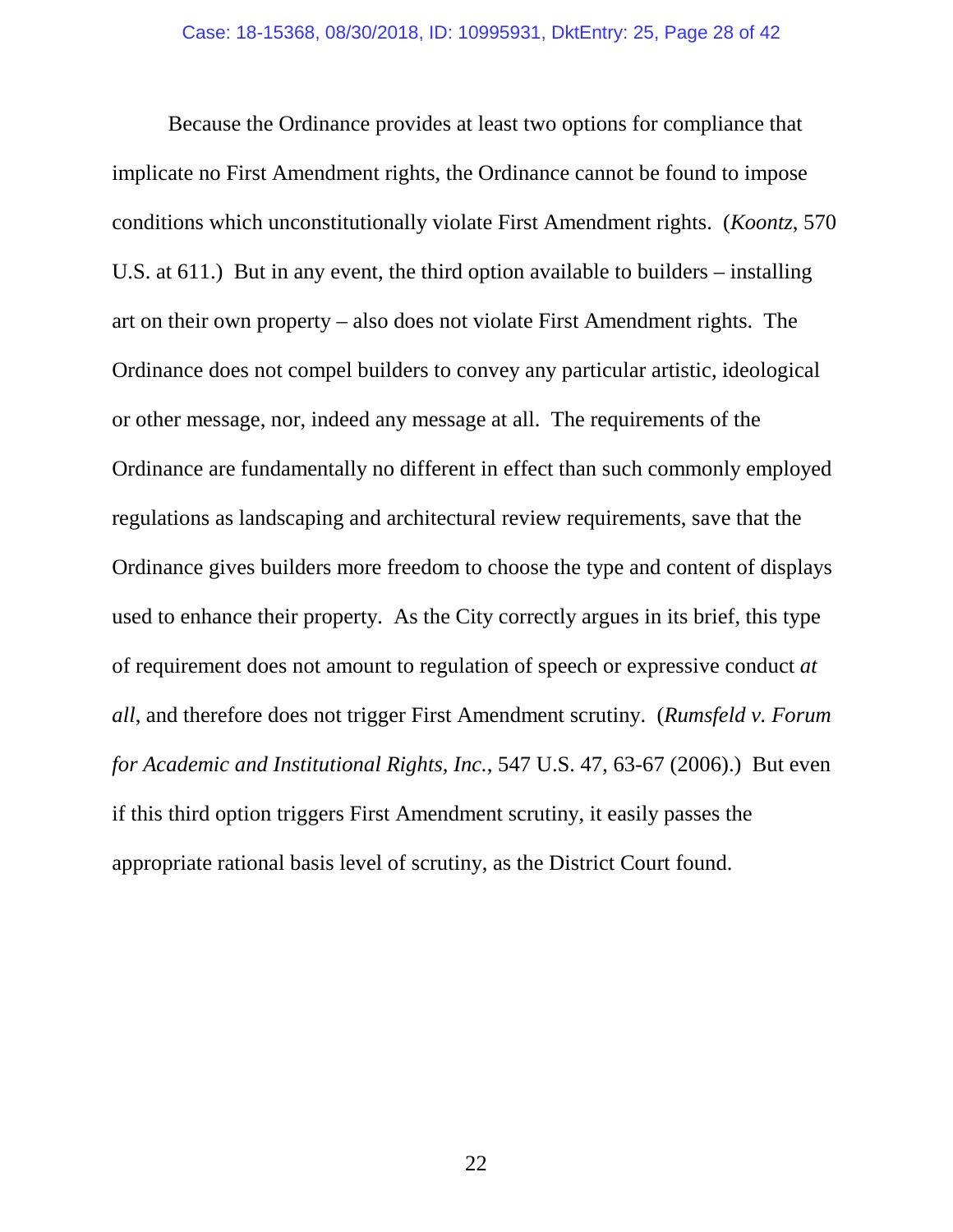# **A. The In-Lieu Fee Option of the Ordinance Merely Requires Builders to Fund Government Speech Activities and Accordingly Does Not Implicate First Amendment Rights at All**

In *Johanns*, 544 U.S. 550, the Supreme Court addressed a federal program which required beef producers to pay an assessment which was used by a government-created "Beef Board" to promote beef consumption. The Court concluded that this "government-compelled subsidy of the government's own speech" (*id.* at 557) did not violate the First Amendment, because private citizens have no First Amendment right to decline support for government programs based on disagreements with the government's policies or public messages. (*Id.* at 559.) The Supreme Court majority specifically distinguished earlier cases, such as *Keller v. State Bar of California*, 496 U.S. 1 (1990) and *United States v. United Foods, Inc.*, 533 U.S. 405 (2001), in which the Court had invalidated programs in which private persons or entities to were compelled to contribute to promotional or advocacy programs controlled by non-governmental entities, and whose messages they disagreed with. *Janus v. American Federation of State, County and Municipal Employees*, \_\_ U.S. \_\_, 138 S.Ct. 2448 (2018), upon which BIA now chiefly relies, is inapt here for the same reason. *Janus* involves an "agency fee" paid by public employees to fund advocacy by a private entity, i.e., a union.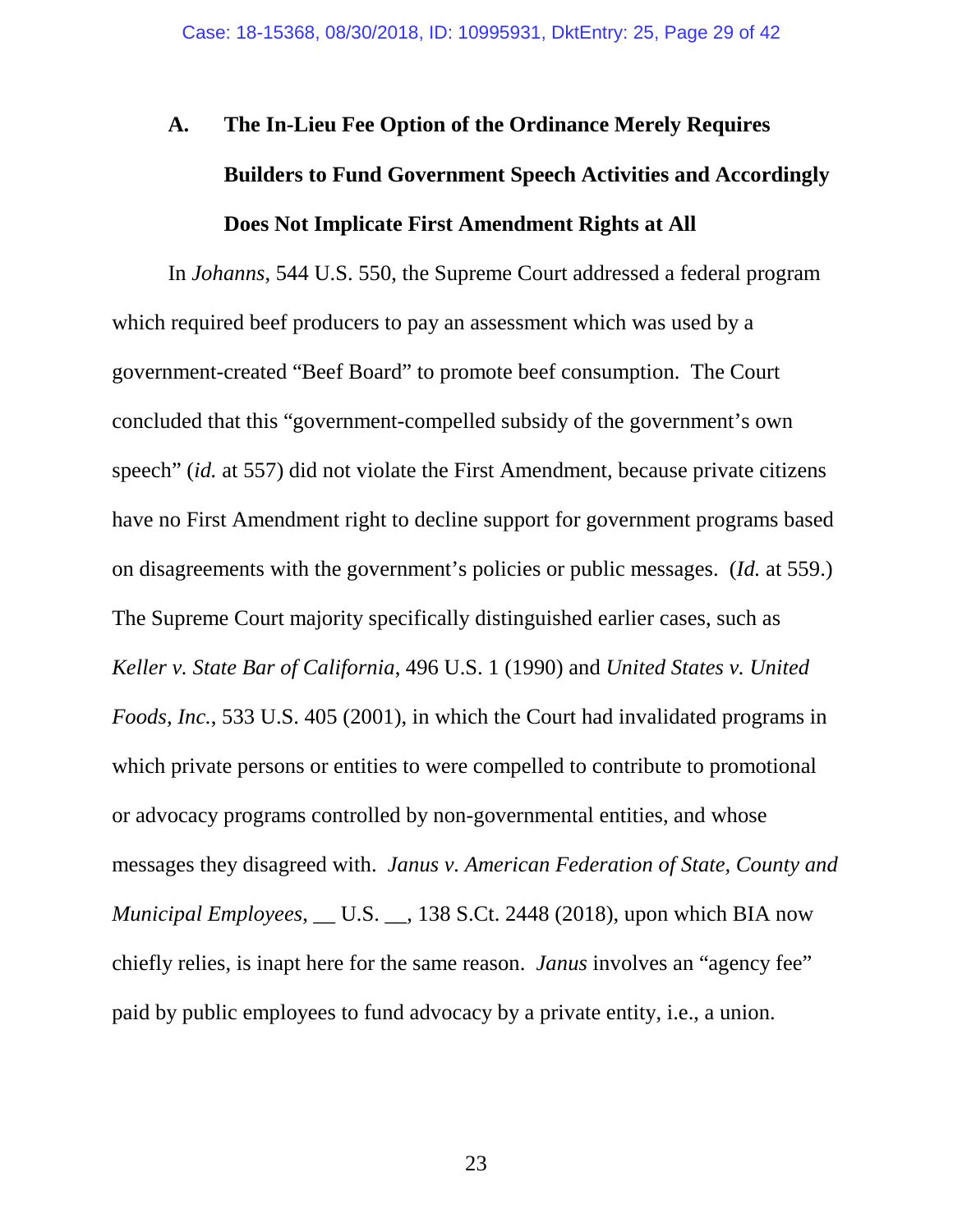*Johanns* rests on the now well-settled principle that the First Amendment does not confer any right on citizens to control or object to the otherwisepermissible content of a governmental entity's own expressions of fact, policy or opinion. "[T]he dispositive question is whether the [speech] at issue is the Government's own speech and therefore is exempt from First Amendment scrutiny." (*Johanns*, 544 U.S. at 553; see *Walker v. Texas Division, Sons of Confederate Veterans, Inc. ("Walker")*, \_\_ U.S. \_\_, 135 S.Ct. 2239, 2245-2246 (2015); *Summum*, 555 U.S. at 467-468; *Sutcliffe v. Epping School District*, 584 F.3d 314, 329-331 (2009); *People for Ethical Treatment of Animals v. Gittens*, 414 F.3d 23, 28-30 (D.C. Cir. 2005).) [2](#page-29-0)

This and other courts have since followed *Johanns* in a variety of cases involving the use of government assessments to support government-controlled speech. (See, e.g., *Paramount Land Company LP v. California Pistachio Commission*, 491 F.3d 1003, 1009-1012 (9th Cir. 2007); *Delano Farms Company v. California Table Grape Commission*, 586 F.3d 1219, 1227-1230 (9th Cir. 2009).)

<span id="page-29-0"></span><sup>&</sup>lt;sup>2</sup> The District Court in this case did not invoke the government speech doctrine by name, but clearly applied it in its ruling on the merits. Specifically, the District Court noted: "… if developers do not want to purchase and display art on or near their property, they can comply with the ordinance by paying a fee to the City in the same amount. And although Oakland uses this money to fund art, the Association does not argue (and could not reasonably argue) that the First Footnote continued on next page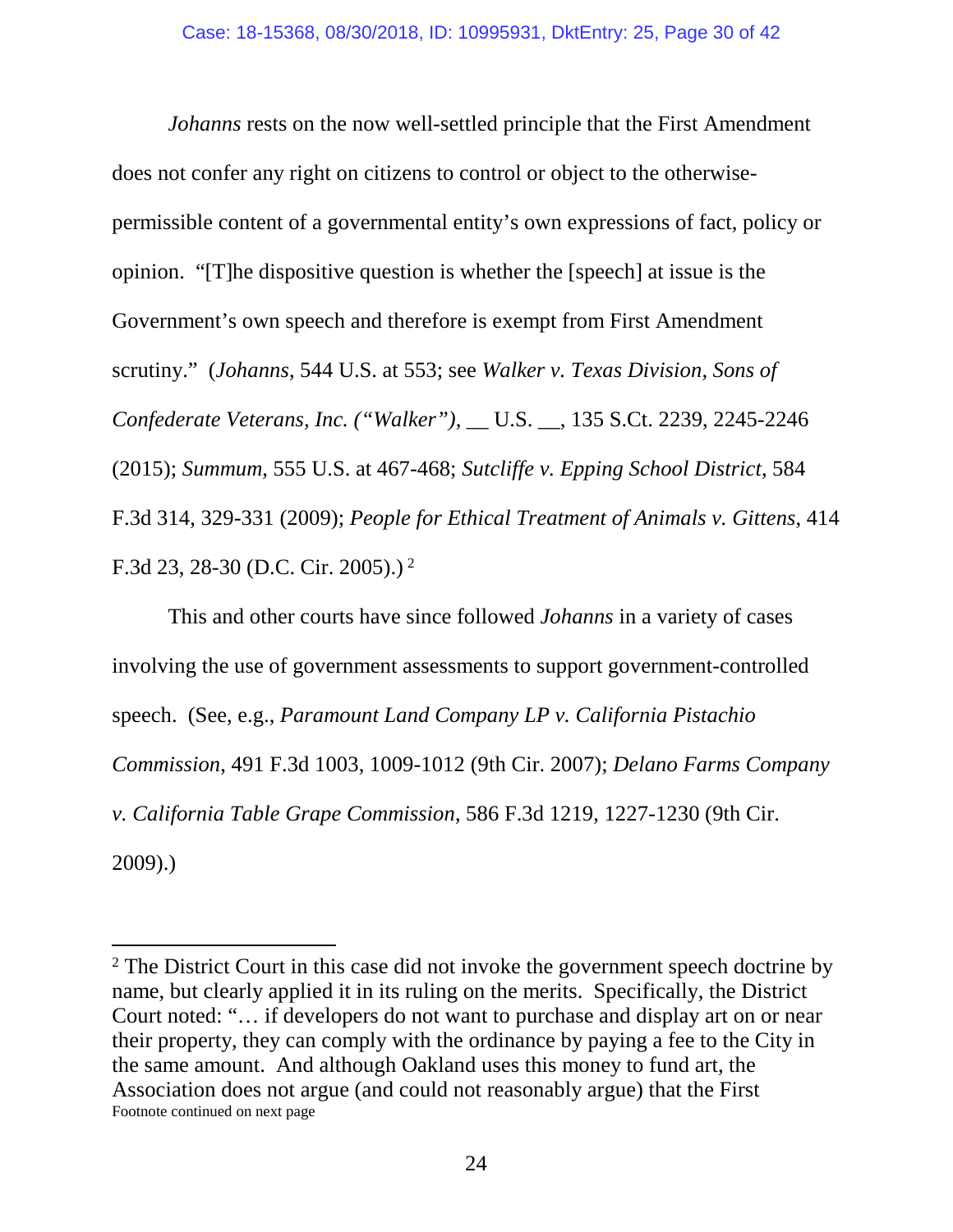There can be no doubt that art funded through the in-lieu fee provision of the Ordinance constitutes government speech. The in-lieu fee is paid directly to the City's Public Art Project Account for the acquisition and placement of public art throughout the City. (SER 016.)

The in-lieu fee is even less objectionable from a First Amendment standpoint than the compulsory payments in the cases discussed above. There is

Footnote continued

Amendment prevents a local government from earmarking revenue collected from its residents to display art." (ER 07.)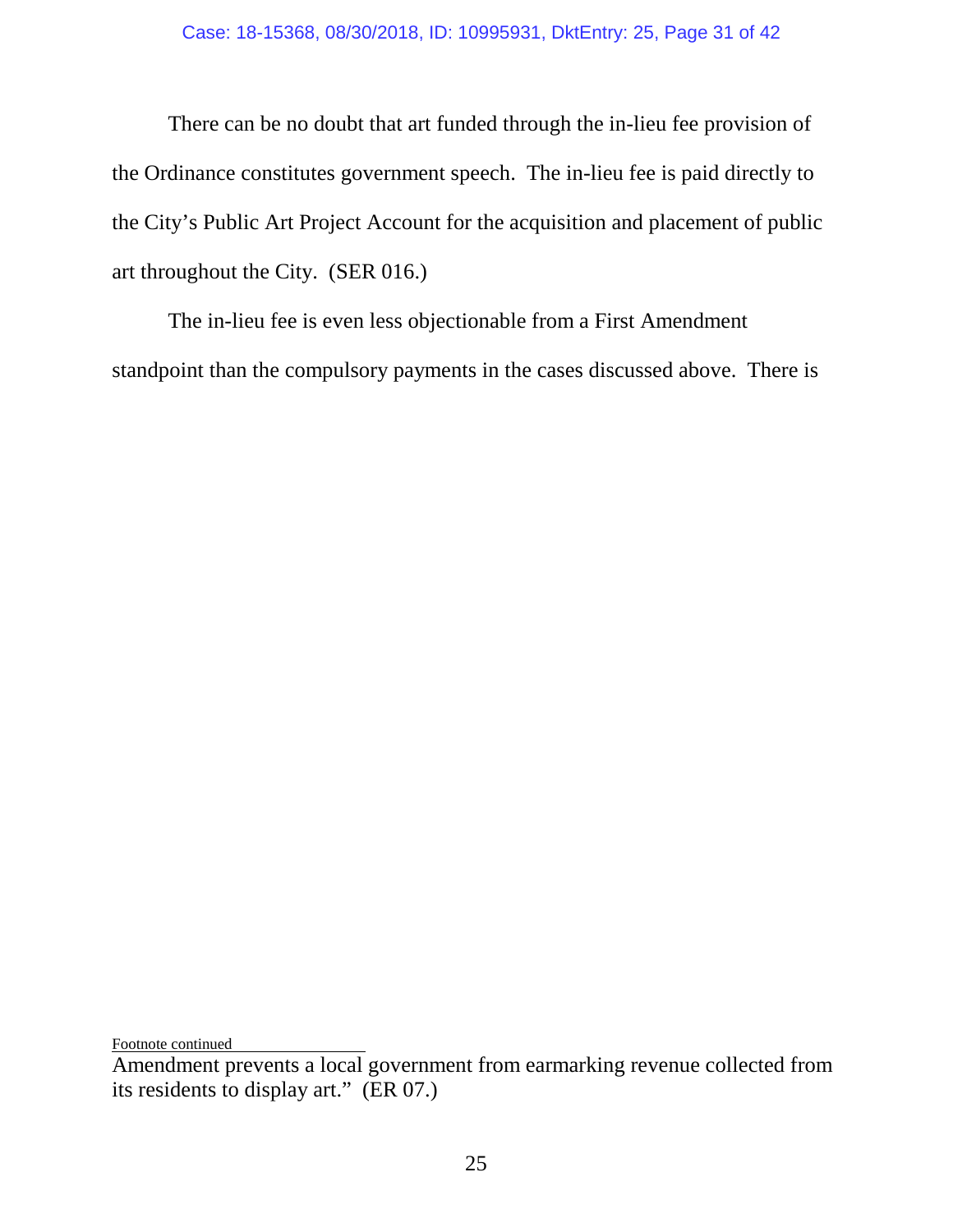no likelihood that builders will be required to subsidize particular messages they disagree with, nor necessarily any discernable message at all. The Ordinance simply requires that the in-lieu fee go to subsidize public art. "Public Art Projects" are broadly defined in the Ordinance to include virtually any type of artistic endeavor, from paintings, photographs and murals to statues, monuments, sculptures, carvings and decorative works of almost any kind. (SER 014.) Should the City choose to fund some particular project that a builder finds objectionable, it may do so. (*Downs v. Los Angeles Unified School District*, 228 F.3d 1003, 1013-1015 (9th Cir. 2000).) But there is no reasonable likelihood that the builder will be viewed as personally endorsing the art. This is not a case of builders being forced to display City-dictated messages on their buildings or personal automobiles.

# **B. The Option of Funding Art on Public Land Also Amounts to Funding of Government Speech and Does Not Implicate First Amendment Rights**

Builders may also satisfy the Ordinance by funding artwork on public rights-of-way adjacent to or near their development. (SER 015, Section 15.78.030.A.) The Ordinance itself does not impose any restrictions on the content of such art, but it can reasonably be assumed that the City will exercise discretion in approving such projects. The City has an obviously legitimate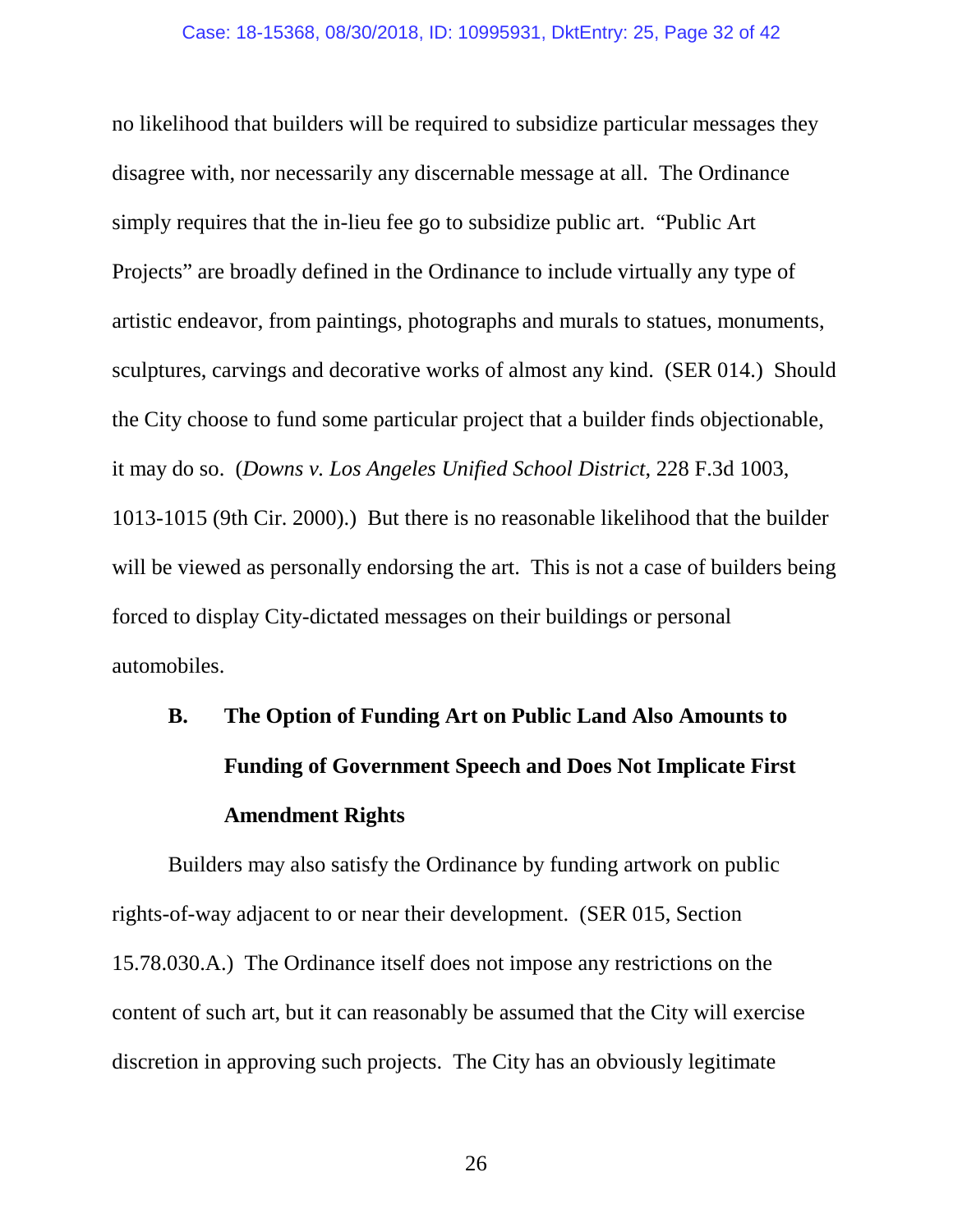interest in restricting displays that are unduly provocative, violent, distracting to motorists, politically partisan or just plain ugly on its own property. Precisely for this reason, however, artwork installed under this option must be considered government speech, notwithstanding that it is proposed and funded by the builder. (See, e.g., *Walker,* 135 S.Ct. at 2248-2251 [specialty license plates constitute government speech, despite carrying privately designed messages]; *Summum*, 555 U.S. at 467-473 [privately donated monuments in public parks are government speech]; *Freedom from Religion Foundation, Inc. v. City of Warren*, 707 F.3d 686, 695-697 (6th Cir. 2013) [Christmas holiday display on city property was government speech, although some elements were donated]; *Newton v. LePage*, 700 F.3d 595, 602-603 (1st Cir. 2012) [removal of mural from government office did not violate First Amendment rights of third parties].) The only injury a builder could claim from selecting this option is an economic one, i.e., that of having to expend funds to support government speech. As discussed previously, this does not violate the Constitution. Moreover, under this option, builders still have discretion to propose any type of art and any specific content they think appropriate. The Ordinance does not authorize the City to dictate that the art contain some particular message with which the builder *disagrees*. This is the key requirement for a compelled speech claim. (See *Walker*, 135 S.Ct. at 2253.) In practice, there is no reason to believe that the City and builders cannot work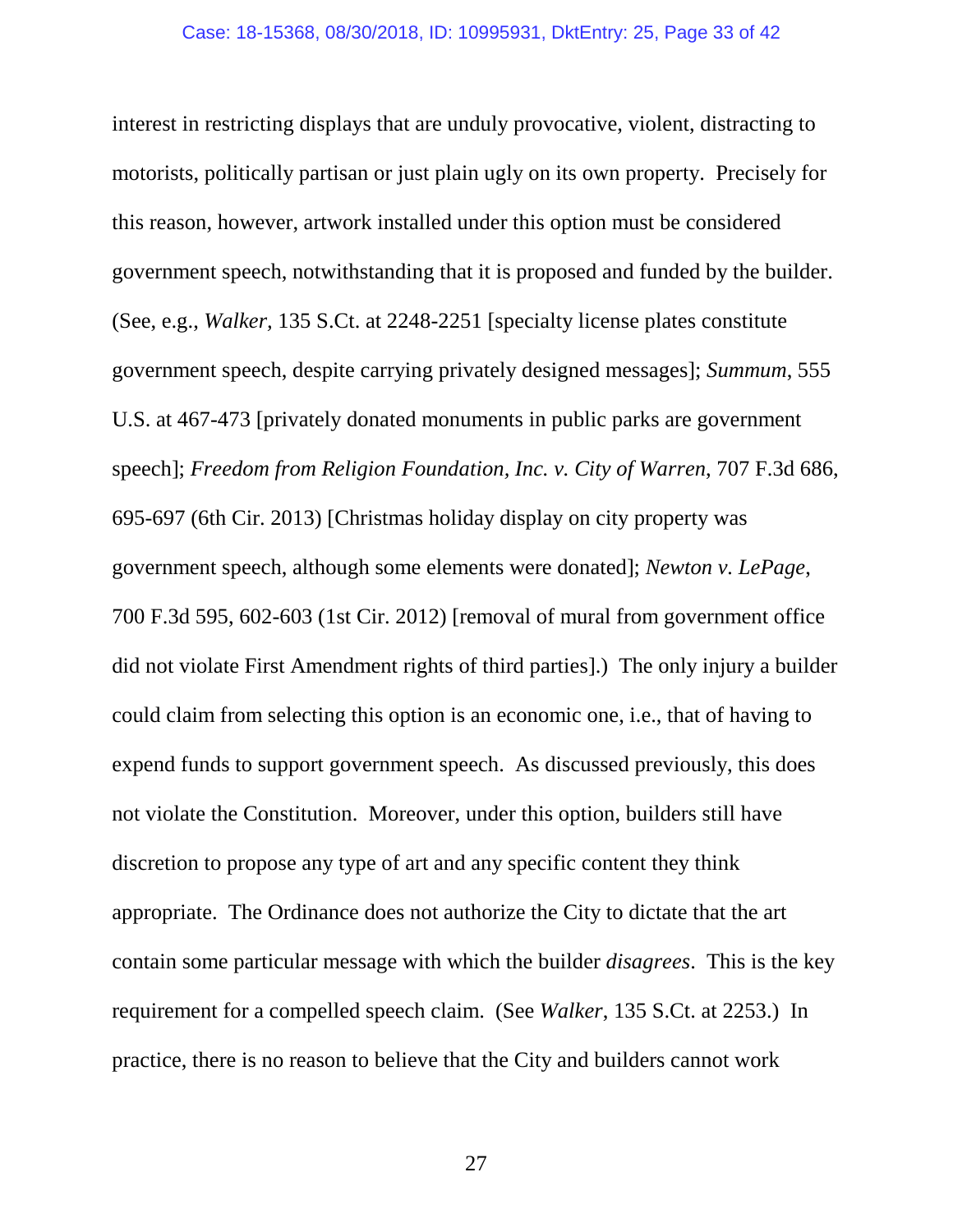cooperatively and with due respect for their mutual interests in designing public art on public streets. Should the day ever come when the City attempts to coerce a builder into funding some display that the builder finds offensive, an appeal under Section 15.78.080 of the Ordinance (SER 017) and a possible as-applied claim are the legal answers.

# **C. The Option of Funding and Displaying Artwork of their Own Choosing on Their Own Property Also Does Not Require Builders to Engage in "Compelled Speech" in Violation of the First Amendment**

The third option available to builders – funding artwork on their own property – does not involve government speech, but it also does not require builders to involuntarily espouse any ideological or other message they disagree with. Indeed, technically speaking, the Ordinance does not require the builder to engage in artistic expression at all. The builder may merely provide funds and space to an artist who will create the art. The builder is free to post any number of disclaimers as to the content.

In reality, most builders will probably take a more active role in selecting the type and general theme of the art, and in displaying it to best advantage on their property. It may well be in the builder's own interest to avoid unduly provocative themes that might offend prospective customers, purchasers or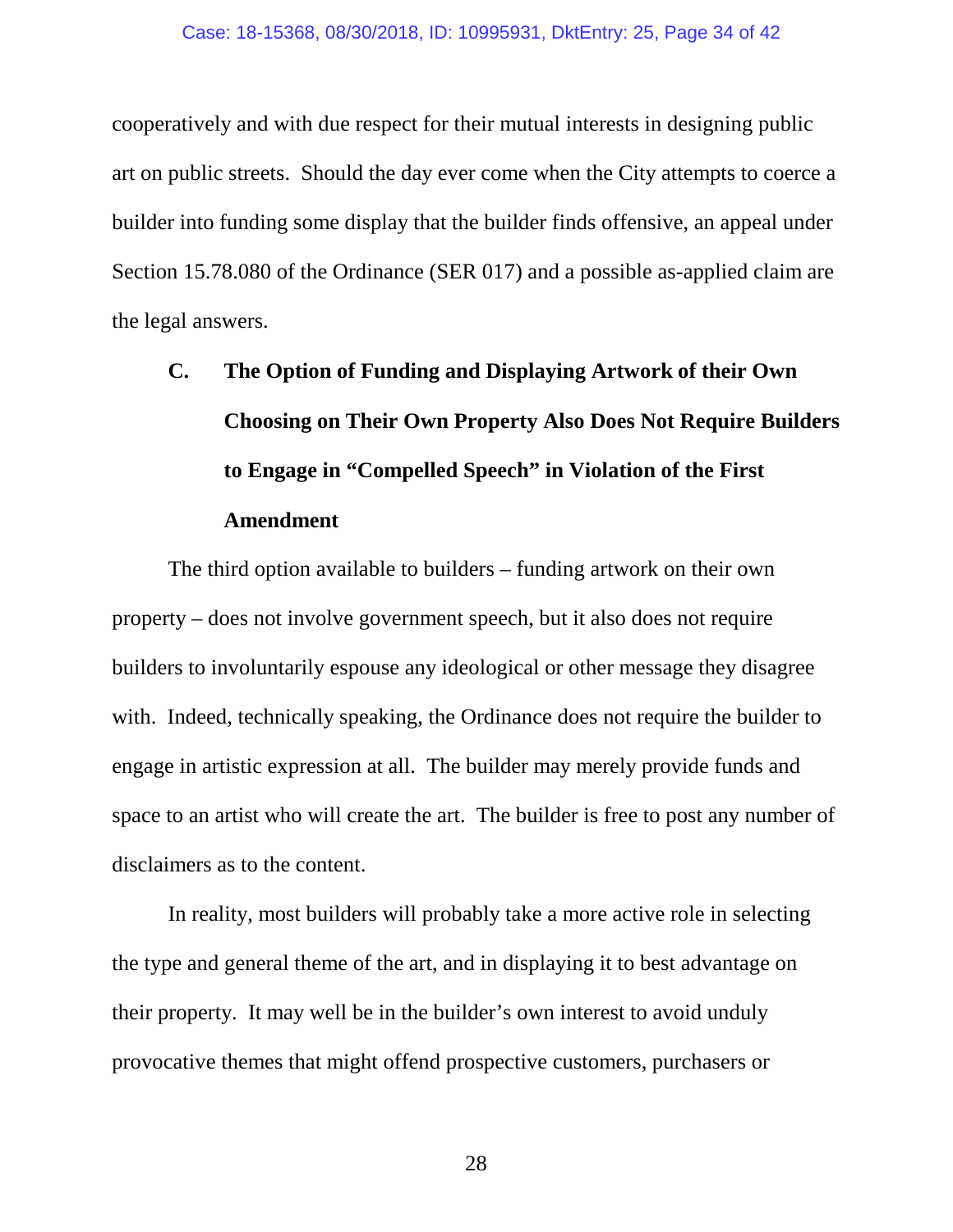#### Case: 18-15368, 08/30/2018, ID: 10995931, DktEntry: 25, Page 35 of 42

renters. The Ordinance, however, neither dictates nor forbids selection of any particular message, theme or even mode of artistic expression.

Courts addressing comparable compelled speech claims have not always been clear whether the challenged regulations were upheld because they did not implicate First Amendment protections at all, or because the regulations passed muster under the appropriate level of First Amendment scrutiny. What is clear is that there is no absolute "right to remain silent" where a party has entered a field subject to government regulation or is seeking government benefits. The Supreme Court in *Wooley v. Maynard*, 430 U.S. 705 (1977) held that a state may not require citizens to display patriotic messages they disagree with on a license plate. It did not say that the First Amendment exempts citizens from displaying license plates with identifying numerals or an innocuous image of the state flower. School children may not be compelled to recite the pledge of allegiance. (*West Virginia Board of Education v. Barnette*, 319 U.S. 624 (1943). But as many generations of school children have learned to their dismay, students may still be required to submit written essays, or even recite a poem of their own choosing in front of their third-grade class.

When a citizen does enter into a regulated field, the government may not require the citizen to adopt or endorse an ideological message, but it may require a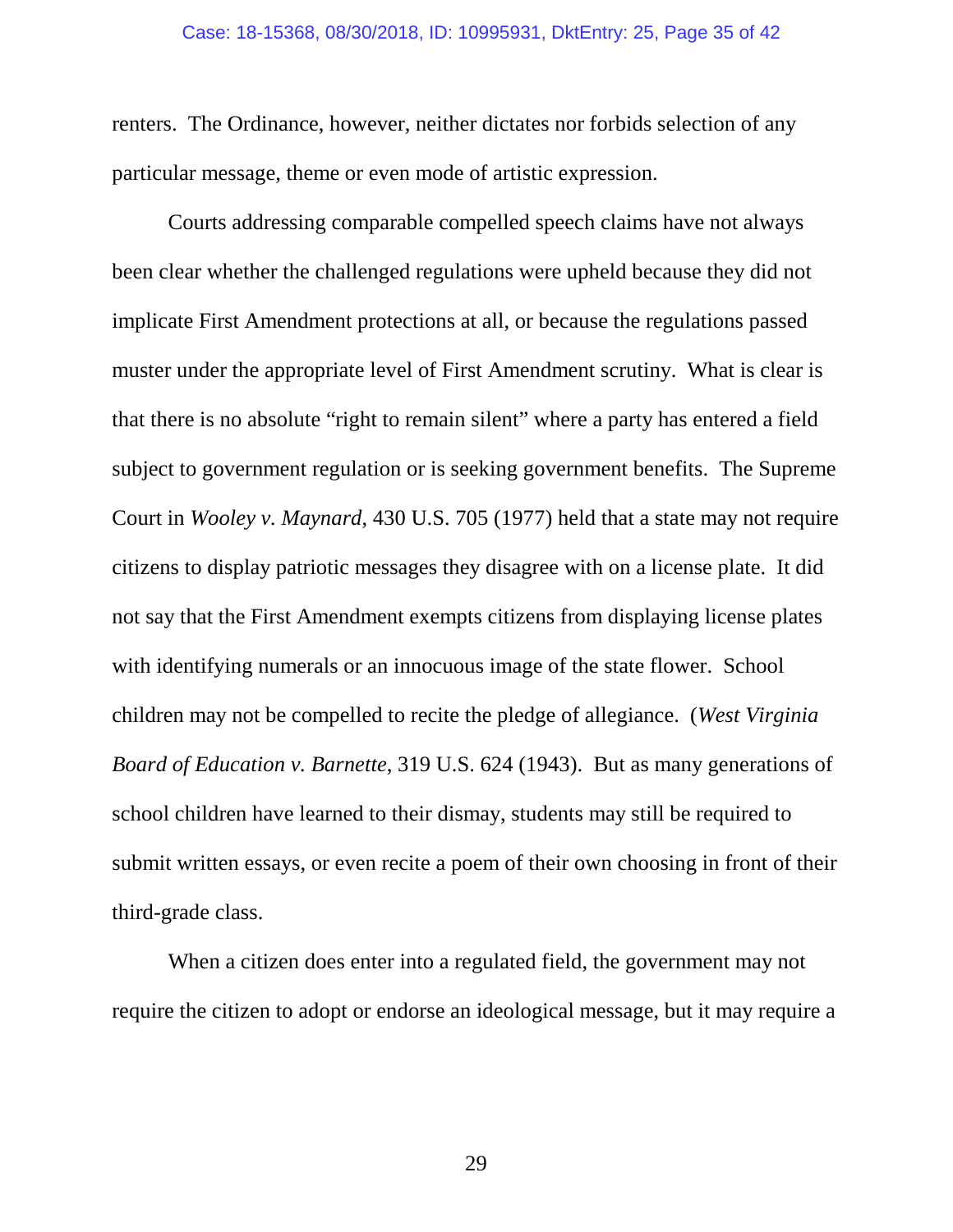#### Case: 18-15368, 08/30/2018, ID: 10995931, DktEntry: 25, Page 36 of 42

party to engage in non-ideological speech that is reasonably related to the goals of the regulatory scheme.

In *Glickman v. Wileman Brothers & Elliott, Inc.*, 521 U.S. 457 (1997), the Supreme Court addressed federally promulgated marketing orders that required companies in the regulated fruit marketing program to pay assessments that were used in part to support a generic advertising program administered by committees of industry representatives. (*Id.* at 460-463.) The Supreme Court found the context and nature of the compelled subsidies for advertising determinative of both the appropriate standard of review and ultimate outcome of the plaintiffs' First Amendment claims. The challenged orders were (1) merely one particular feature of a comprehensive regulatory scheme affecting the industry; (2) imposed no restraints on participants' freedom to engage in speech of their own; (3) did not require plaintiffs to personally engage in speech; and (4) did not compel participants to support any particular political or ideological views. (*Id*. at 469- 471.) Consequently, the appropriate standard of review for the regulations was that governing review of economic regulations in general, i.e., rational basis review, which the regulations easily passed. (*Id*. at 469- 470, 477.) The compelled contributions to the marketing program easily survived scrutiny under this standard.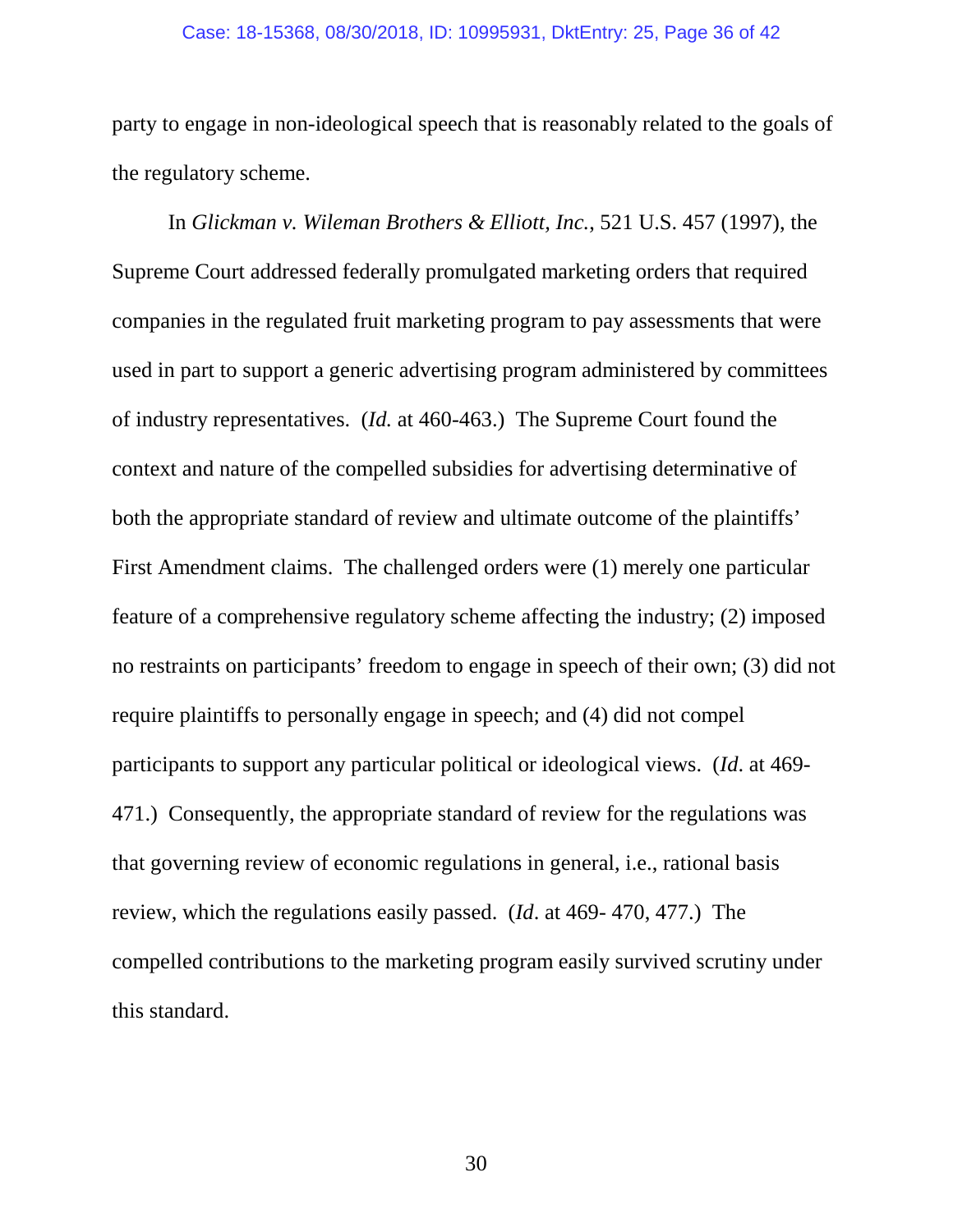In *Zauderer v. Office of Disciplinary Counsel*, 471 U.S. 626, 651 (1985), the Court concluded the government may constitutionally require attorneys to disclose certain factual information in their advertising as long as the disclosure requirements were "reasonably related" to the government's stated interest in preventing deception of consumers.

In *Beeman v. Anthem Prescription Management, LLC*, 58 Cal.4th 329, 353 (2013), the California Supreme Court reached a similar conclusion in a case involving compelled commercial speech under the free speech clause of the California Constitution. There, the challenged regulations required prescription drug claims processors to compile and provide certain information to their clients. Although this requirement was both state imposed and content-based, it did not require the plaintiffs to "adopt, endorse, accommodate, or subsidize a moral political or economic viewpoint with which the speaker disagreed." (*Id*. at 349.) The Court, citing numerous federal precedents, expressly applied a rational basis standard of review. (*Id*. at 356-361.)

In *Environmental Defense Center, Inc. v. U.S.E.P.A. ("Environmental Defense Center")*, 344 F.3d 832 (9th Cir. 2003), this Court upheld EPA regulations that required regulated parties to conduct educational programs regarding wastewater issues. The decisive factors found by the court were that the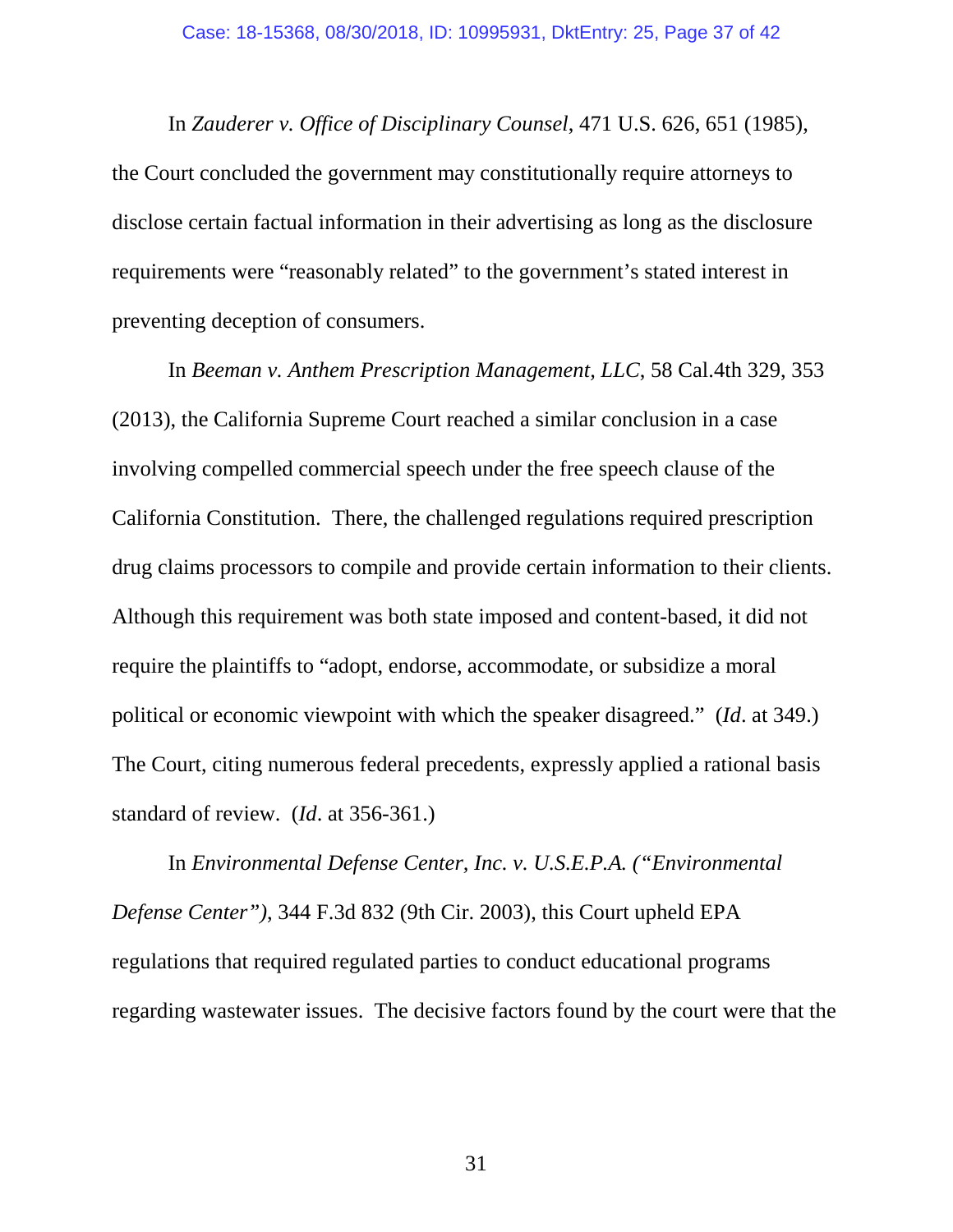regulations dictated no particular message or ideological viewpoint, and were consistent with the overall goals of the regulatory program. (*Id*. at 849-851.)

In each of these cases and others like them, the courts have found that the First Amendment interests at issue were vastly different than those at stake when a speaker is compelled to adopt or endorse an ideological message promulgated by government authorities. In this case, the BIA has an even weaker claim. Oakland's Ordinance does not require builders to express any discernable message at all. A builder may, for example, satisfy the Ordinance by commissioning a decorative fountain or mosaic, or tile work which consists of nothing but geometric patterns. On the other hand, a more venturesome builder who wishes to make a bold artistic statement is not prevented from doing so. The choice is that of the builder, not the City. The Ordinance does not control the message, if there will be a message at all. Indeed, the Ordinance does not even limit the medium. Art may take virtually any form, ranging from arches to woodwork, decorative to commemorative, and frescoes to fiberwork. (ER 014.)

The context is also important here. Land use is classically a field of intensive regulation. (*Cf. Environmental Defense Center,* 344 F.3d at 850.) It is also one in which the interests of private property owners and the public closely intertwine. While artwork required by the Ordinance may not be commercial speech, it certainly takes place in a commercial context. The primary goal of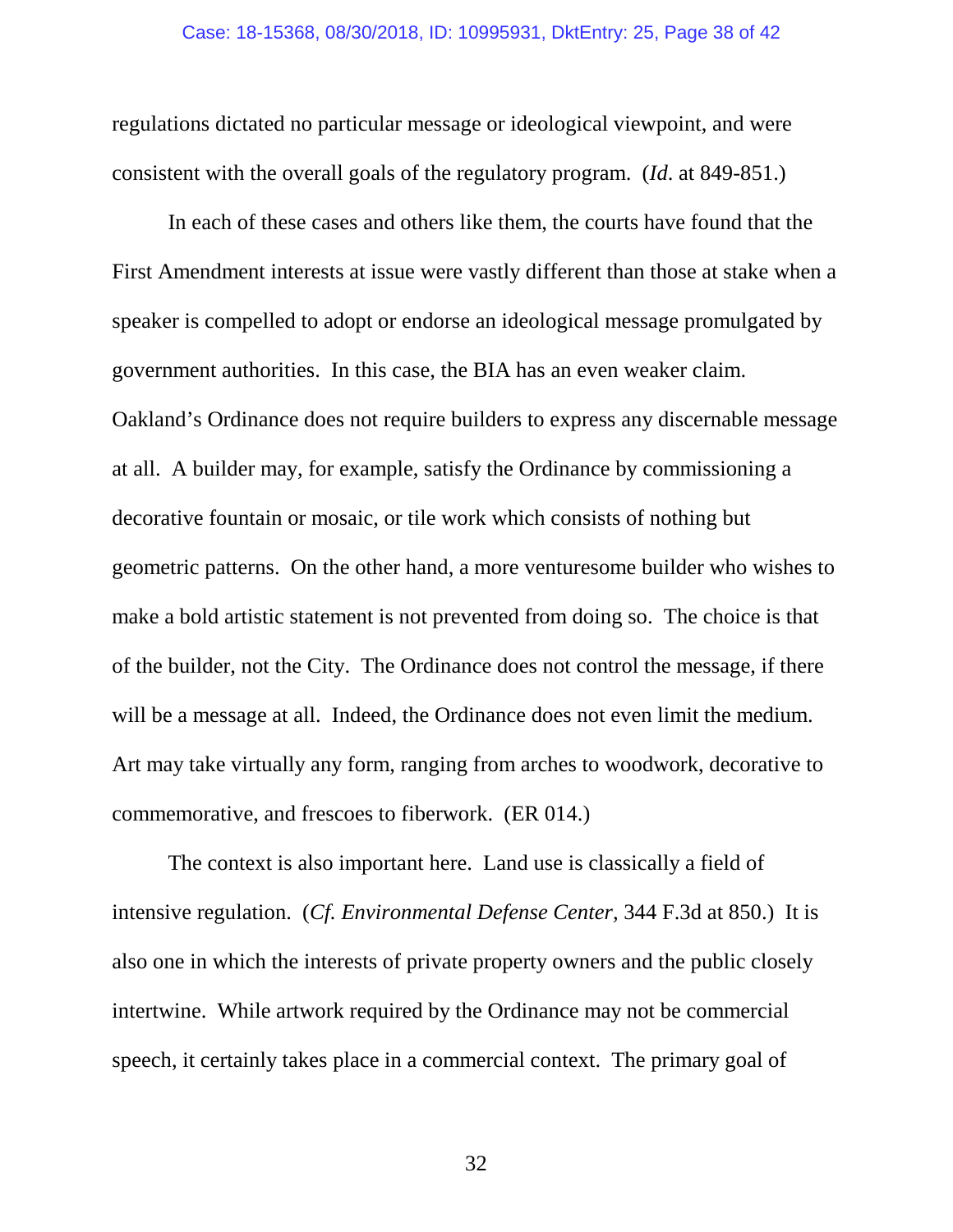building construction and design is not self-expression for the builder. The builder interests at stake are fundamentally economic in nature. To the extent the builder has an interest in the aesthetics of a project, they are the same interests the Ordinance promotes, i.e., making development attractive as well as functional. At worst the Ordinance makes mandatory what many builders do voluntarily in any case. Moreover, the duty imposed on builders is fundamentally no different in kind than that routinely imposed by more traditional aesthetic regulations, i.e., architectural review and landscaping requirements. A builder who is required to commission a frieze or statuary is no more burdened by the Ordinance than one who is required to install Mediterranean tile roofs, French bay windows or Italian decorative pines to satisfy local architectural standards. While artwork may differ somewhat from architecture for First Amendment purposes, the distinction is purely technical here. The purpose served by the Ordinance is fundamentally the same as any number of other building regulations, and it achieves its purpose in a manner far less intrusive than many.

Under these circumstances, a professed interest in not having to fund enhancement of a builder's own property with art of the builder's own choosing lies at the very outer margins of First Amendment protection, if it falls within the margin at all. At a minimum, the Ordinance easily survives scrutiny under the applicable rational basis test, precisely as the District Court found.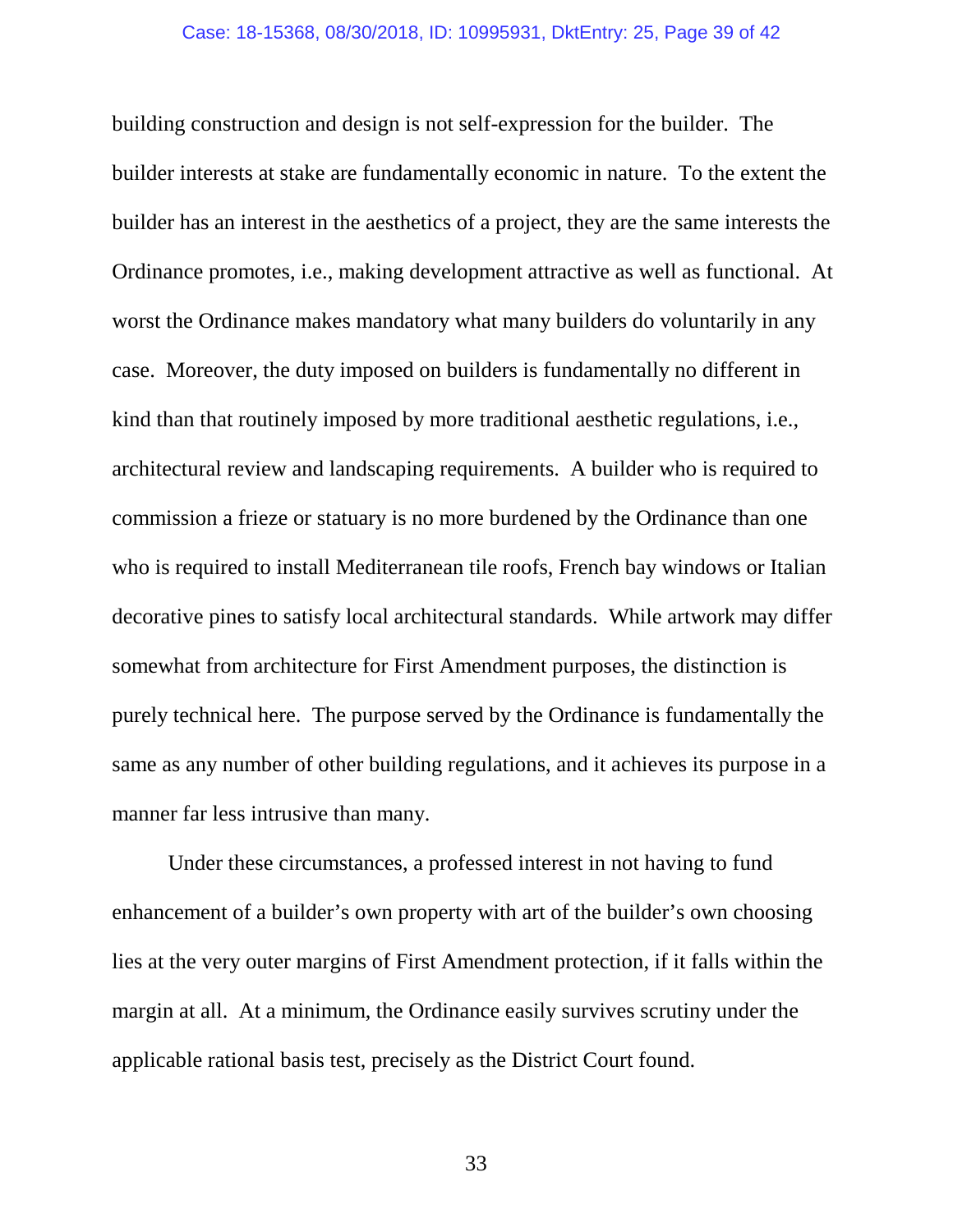### **IV. CONCLUSION**

The City of Oakland has crafted a highly flexible but effective percentagefor-art Ordinance that serves the City, its citizens and even affected builders well. It passes constitutional muster in all respects and should be upheld by the Court.

DATE: August 30, 2018 THE SOHAGI LAW GROUP, PLC

/s/ Margaret M. Sohagi

By: Margaret M. Sohagi Philip A. Seymour Attorneys for Amicus Curiae LEAGUE OF CALIFORNIA CITIES, CALIFORNIA STATE ASSOCIATION OF COUNTIES; INTERNATIONAL MUNICIPAL LAWYERS ASSOCIATION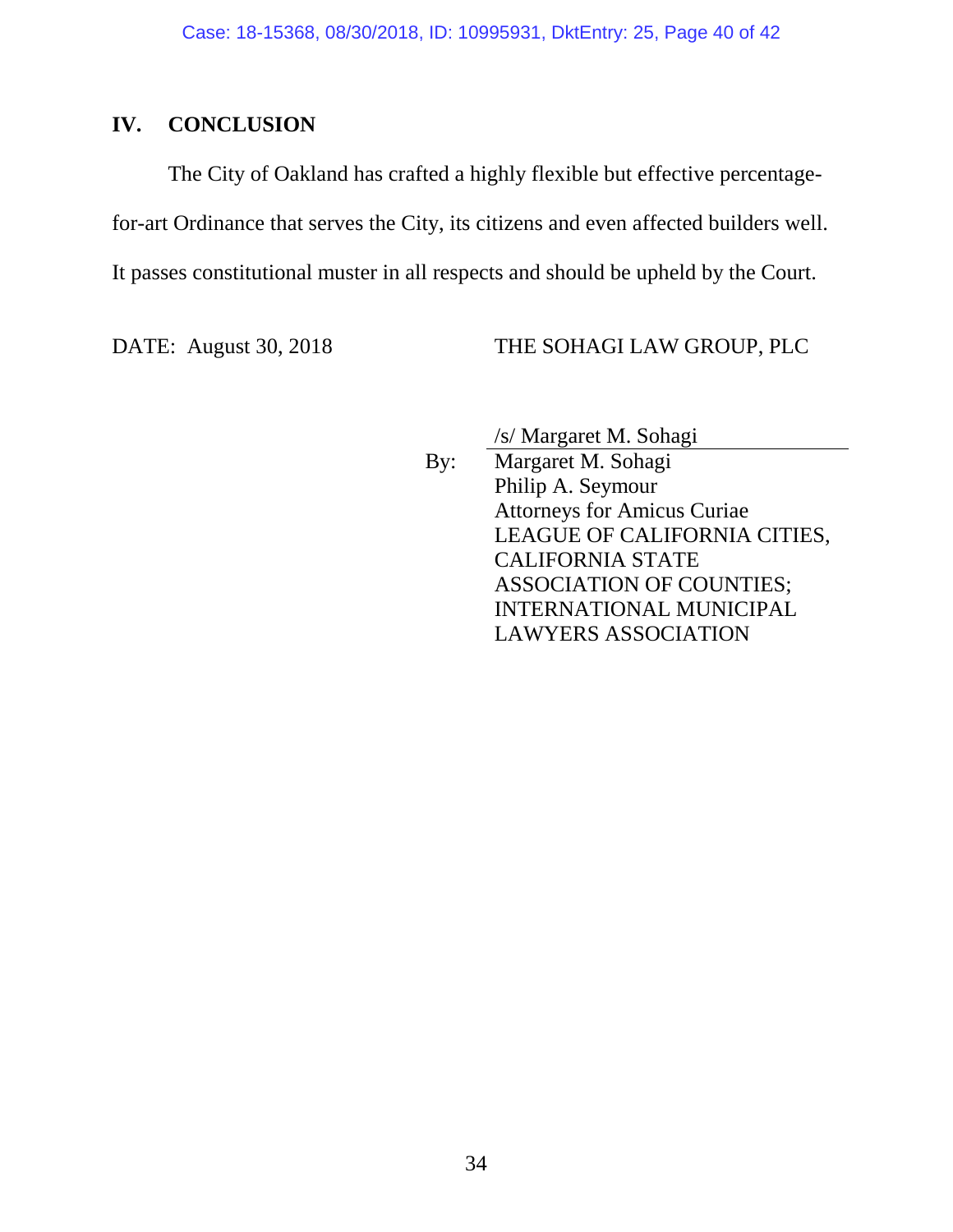### **CERTIFICATE OF COMPLIANCE**

I certify that pursuant to Federal Rules of Appellate Procedure 29, 32(a)(5), and 32(a)(7), the foregoing amicus curiae brief is proportionally spaced, has a typeface of 14-point Times New Roman, and contains 6,997 words, excluding those sections identified in Fed. R. App. P. 32(f).

### DATE: August 30, 2018 THE SOHAGI LAW GROUP, PLC

/s/ Margaret M. Sohagi

By: Margaret M. Sohagi Philip A. Seymour Attorneys for Amicus Curiae LEAGUE OF CALIFORNIA CITIES, CALIFORNIA STATE ASSOCIATION OF COUNTIES; INTERNATIONAL MUNICIPAL LAWYERS ASSOCIATION